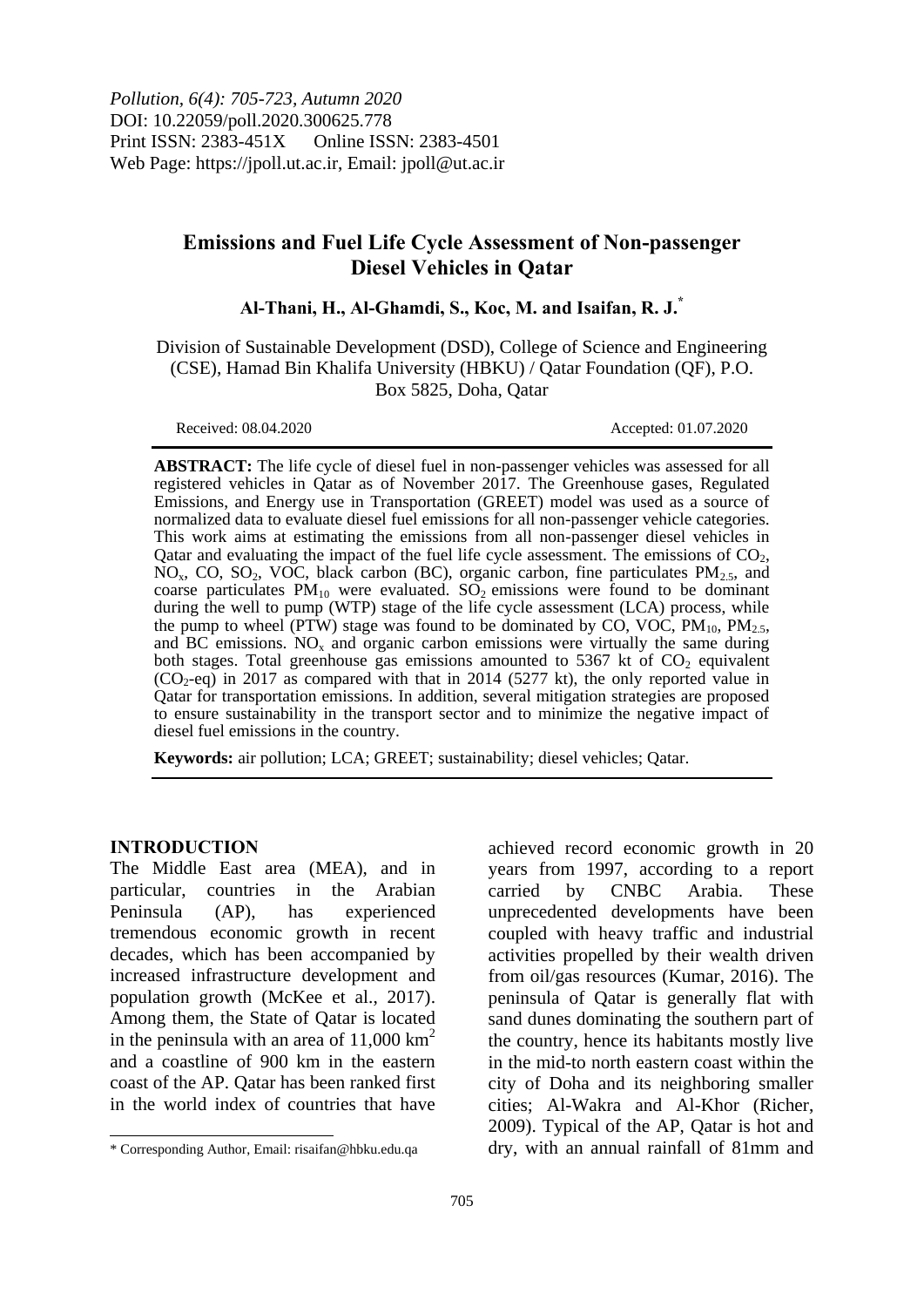an average annual maximum temperature of 31°C. The absolute maximum air temperature can exceed 47°C in summer months (Richer, 2009).

According to the Qatar Ministry of Development, Planning, and Statistics (QMDPS), the total population has reached to 2,782,106 as of February 2020 following an exponential growth since 2007 when it was around 800,000. Following such a high rate of population growth, urbanization, construction of buildings, infrastructure, civil works, and vehicle ownership have also increased. Figure 1 shows the total number of vehicles and its annual increase as per the data obtained from the Qatar Ministry of Interior (QMOI) (Ministry of Development Planning and Statistics, 2018).

Among various emerging challenges in the areas of social, cultural, safety, security, economy and energy, environmental sustainability is an underlying challenge due to such population growth and development for Qatar as recognized in Qatar National Vision (QNV 2030) (Ministry of Development Planning and Statistics, 2018). Environmental sustainability demands rapid responses to manage and mitigate several challenges before their consequences are irreversible for an inhabitable environment. The emphasis on the environmental impact of the increased number of vehicles and the extensive use of transportation is clear. Unfortunately, very few data are available regarding recent emissions from transportation in Qatar. According to the Environment Statistics Annual Report published by the Ministry of Development, Planning, and Statistics in 2014, the  $CO<sub>2</sub>$ emissions inventory of Qatar from the transport sector was approximately 5,277 kt (Table 1) (Ministry of Development Planning and Statistics, 2015)



**Fig. 1. Total number and annual increase of vehicles. Data from MOI as per (Ministry of Development Planning and Statistics, 2018).**

**Table 1. Air emission inventory in Qatar as per Qatar's Initial National Communication to UNFCC (Ministry of Development Planning and Statistics, 2015).**

| Air emission source categories (1000 metric tons) | CO <sub>2</sub> | CH <sub>4</sub> | N <sub>2</sub> O | NOx | <b>CO</b> | <b>NMVOC</b> | SO <sub>2</sub> |
|---------------------------------------------------|-----------------|-----------------|------------------|-----|-----------|--------------|-----------------|
| Total energy                                      | 52924           | 137             |                  | 162 | 43        | 104          | 127             |
| Fuel combustion activities                        | 46507           | 68              |                  | 158 | 24        | 66           | 73              |
| Energy industries                                 | 38124           | 66              |                  | 75  | 22        | 12           | 67              |
| Manufacturing industries and construction         | 3106            |                 |                  | 39  |           | 6            | 6               |
| <b>Transport</b>                                  | 5277            |                 | $\theta$         | 44  |           | 48           | 0               |
| Fugitive emissions from fuels                     | 6417            | 69              | 0.22             | 4   | 19        | 38           | 54              |
| Solid Fuels                                       |                 |                 |                  |     |           |              |                 |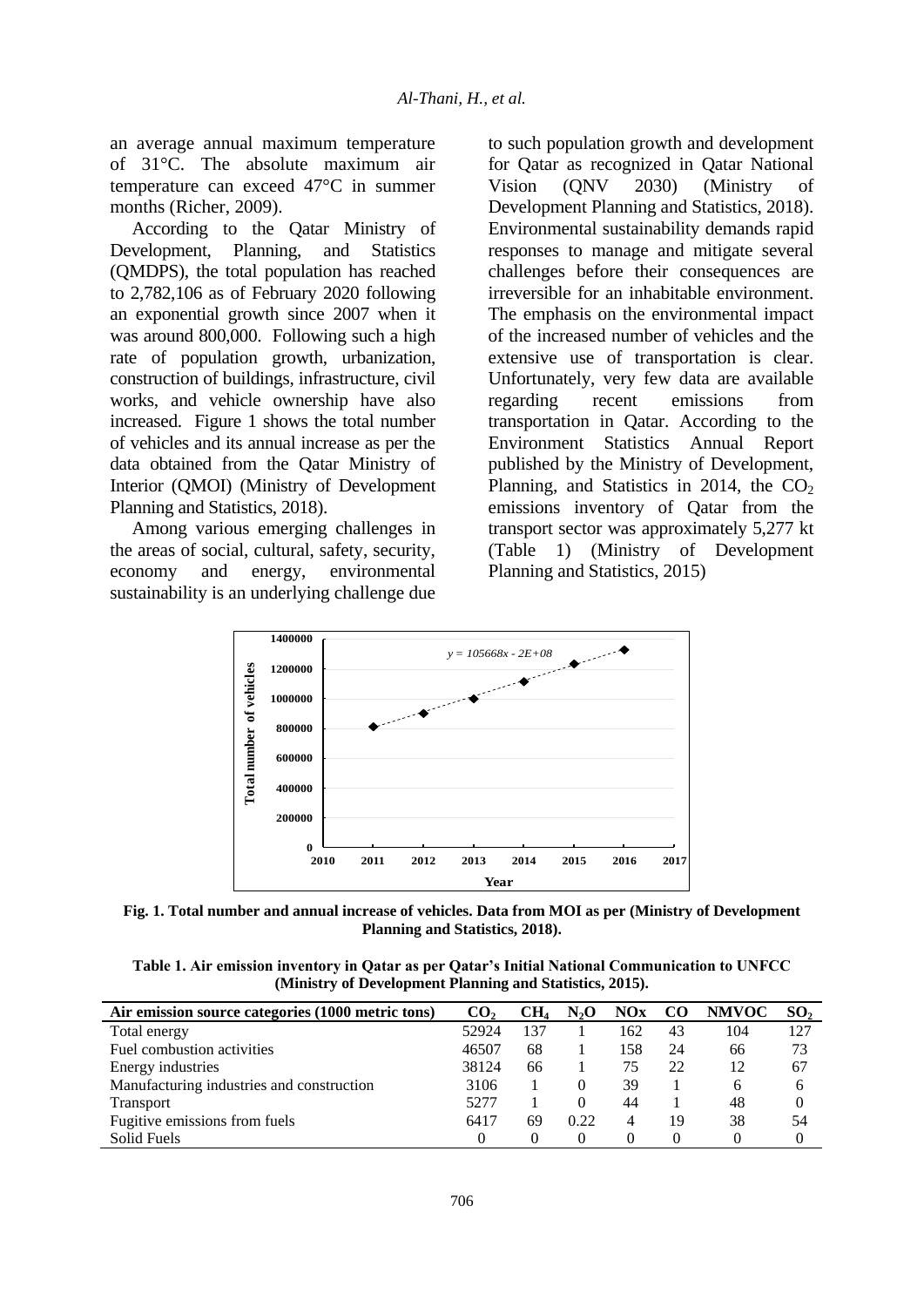Considering the total population of Qatar in 2016 (approximately 2.57 million), the average number of vehicles per 1000 capita is 520 which is a relatively high value indicating that there is large dependence on vehicles in Qatar. This value did not change much since it was reported for Qatar in 2014 which was at 532 (Nation Master, 2014). In comparison with other neighboring countries in the Gulf, Kuwait reported a value of 527, Saudi Arabia at 336, United Arab Emirate at 313 and Oman at 215 for the same year (Nation Master, 2014). .

The latest available data on air emissions in Qatar were reported by the World Bank (Economics Trading, 2019). The total  $CO<sub>2</sub>$ emissions in Qatar were 107854 kt in 2014 stemming from the burning of fossil fuels and the manufacture of cement. They also include carbon dioxide produced during consumption of solid, liquid, and gas fuels and gas flaring, according to the World Bank collection of development indicators, compiled from officially recognized sources (Economics Trading, 2019).  $CO<sub>2</sub>$  emissions

from transport include emissions from the combustion of fuel for all transport activities, except international marine bunkers and aviation. Hence, these emissions result from domestic aviation, domestic navigation, road, rail, and pipeline transport.

LCA is a tool that can be used to evaluate the environmental impacts of a process or a product from its origin to end of life (Cooney, 2011; Earles & Halog, 2011; Rose et al., 2013; Merchan, 2017). It typically consists of four stages, as shown in Figure 2: (1) extraction of raw material, (2) manufacturing/production, (3) use, and (4) disposal/recycling or end of life (EOL) (International Council of Chemical Associations, n.d.).

LCA related to the transportation sector is gaining more attention due to the energy requirements and the impact of emissions on weather, global warming, human health, and security (Bang et al., 2016). When applied, LCA considers the vehicle, the fuel, and in more detailed studies, road LCA, as shown in Figure 3 (Eriksson & Ahlgren, 2013) (Wu et al., 2006).



**Fig. 2. Life Cycle assessment stages, adopted from Cooney (Cooney, 2011).**



**Fig. 3. Well to wheels analysis of vehicle/fuel system that covers activities for fuel production and vehicle use (Wang, 2007).**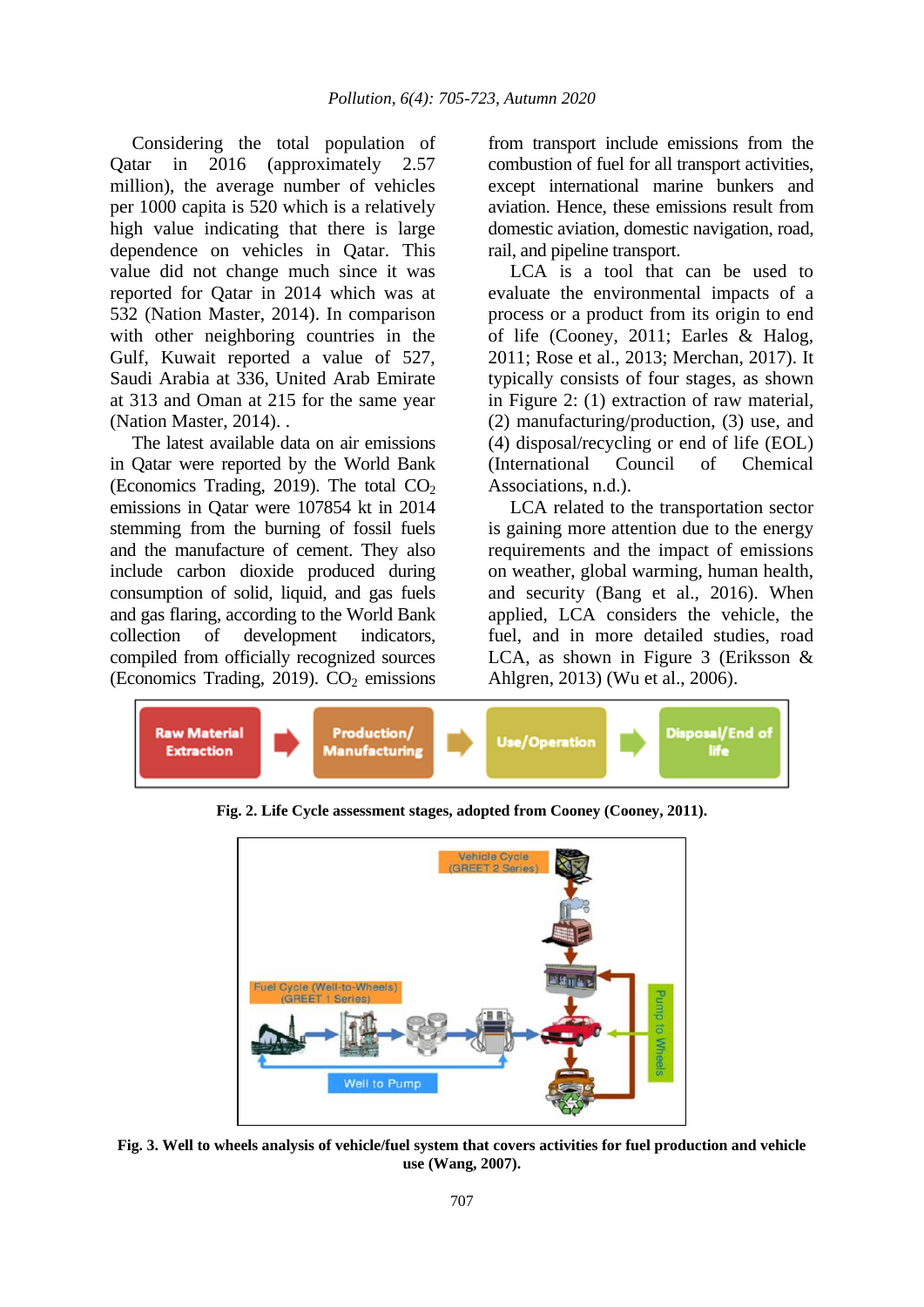Lane et al., (Lane, 2006) provided a detailed outline for the life cycle of vehicles, which includes the processes during which energy is consumed and emissions and waste are generated. The first process is related to the production of materials needed to manufacture vehicles. It includes a variety of materials, such as steel, aluminum, rubber, glass, and other composites. The second process is vehicle assembly, where energy is required to assemble the components and operate manufacturing plants. The next stage is vehicle distribution, which involves transporting vehicles from assembly plants to dealerships. It is followed by a longer stage, which is vehicle use and maintenance. The last process is vehicle disposal in which vehicles are shredded and a portion of the materials is recycled for further use. It has been estimated that the energy consumption required for shredding and the further separation processes for the body shell amounts to approximately 66 kWh/t (Messagie et al., 2014)(Hischier, 2007). Moreover, because batteries should be removed and treated separately during the de-pollution step, several studies have reported on different recycling processes to reduce the environmental impact of the materials that make up batteries (Ong et al., 2012).

Vehicle LCA begins with the most important stage, which is the design and development of a vehicle. This stage is critical because it determines the composition of a vehicle in terms of materials used, safety features, and fuel economy, which considerably impacts the rate and type of emissions throughout the vehicle's lifetime. The next step is the extraction and processing of materials from their sources. Then, vehicle manufacturing assembles the final vehicle (Maclean & Lave, 2003). Vehicles are made of diverse materials in various proportions ranging from iron, steel, aluminum in hundreds of kilograms to polymers and ceramics in few

kg (Lane, 2006; Bachmann et al., 2015).

The next stage involves the use and operation of the vehicle. This stage is complicated and is comprised of several sub-life cycles. First, the fuel cycle is commonly referred to as "well-to-tank (WTT)" or "well-to-pump (WTP)" in LCA studies (Armanuos et al., 2016). This includes fuel production from recovery or production of the feedstock, its transportation, and conversion of the feedstock to the final fuel, fuel storage, distribution, and delivery to the vehicle fuel tank. The next stage is vehicle operation, which is commonly referred to as "tank to wheel (TTW)" or "pump to wheel (PTW)" in LCA studies (Peng et al., 2017). This stage considers the energy required to move the vehicle, which impacts exhaust and evaporative emissions over the lifetime of the vehicle. It also considers facilities (such as parking lots and roads) and infrastructure to support the vehicles over their lifetimes. The next stage is related to vehicle service, which includes repair and maintenance, during the vehicle's lifetime. In addition, fixed costs for each vehicle, which include vehicle insurance, charges for financing the vehicle, license fees and depreciation rate to be accounted for (Maclean & Lave, 2003).

As mentioned previously, several studies that have conducted LCA split the use stage of vehicles into WTP and PTW. The WTP stage includes the production and distribution of the fuel, while the PTW phase covers the use of this fuel by the vehicle (Messagie et al., 2014).

For the two most common fuels used in transportation, diesel and petrol, all processes in the refinery are taken into consideration in an LCA. This includes process emissions (Figure 4), waste water treatment, and direct discharges into water bodies such as rivers (Messagie et al., 2014; Jungbluth et al., 2007).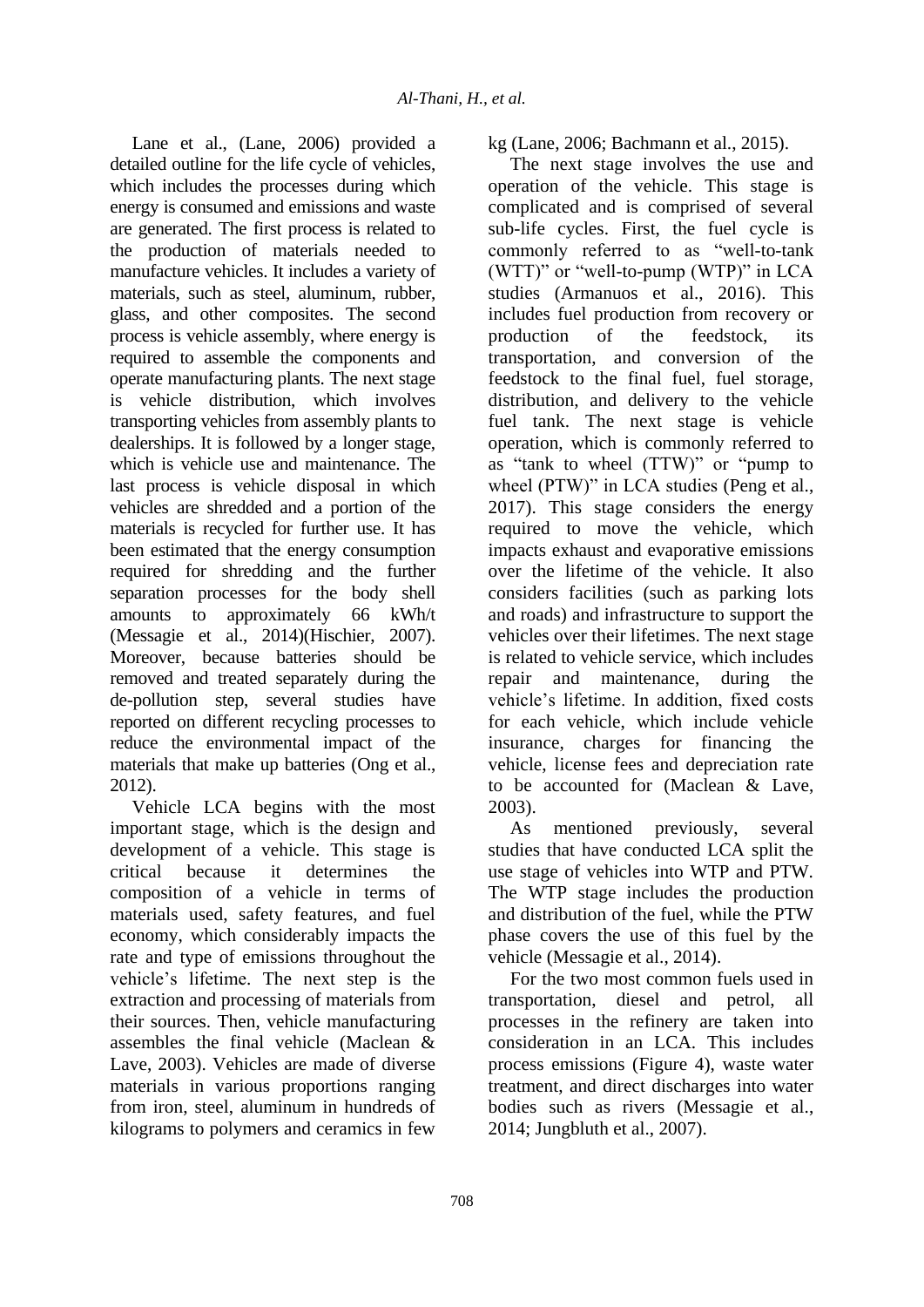

**Fig. 4. Greenhouse gas emissions for full life cycle of vehicles which include fuel life cycle and vehicle operation (Well to Wheel). The figure shows mean and range of estimates. Adopted from (Maclean & Lave, 2003).**

The production process for fuels, including diesel and gasoline, is responsible for large amounts of total emissions, such as VOC,  $NO<sub>X</sub>$ , and  $SO<sub>2</sub>$  (Kawamoto et al., 2019; Cuellar & Herzog, 2015). During this process,  $SO<sub>2</sub>$  emissions are mainly due to the use of electricity in refinery plants as well as refinery flaring or off-gassing (Hooftman et al., 2016). For instance, the contribution of  $SO<sub>2</sub>$  emissions from petroleum production is as large as tailpipe  $SO_2$  in the case of sedans (Olatunji et al., 2015). Moreover, in the case of pickups and sport utility vehicles (SUV), SO<sup>2</sup> emissions from petroleum or fuel production are seven times larger than tailpipe emissions.  $NO<sub>x</sub>$  emissions are also another pollutant that results from electricity generation. In addition, VOC emissions can be due to both oil and gas extraction processes and result from direct refinery emissions (Chester & Horvath, 2009).

The PTW stage considers energy or fuel consumption as well as the tailpipe emissions (Messagie et al., 2014). This typically includes the assessment of average  $CO<sub>2</sub>$  emissions (g/km) in addition to hydrocarbon (HC),  $NO_x$ ,  $SO_2$ , methane (CH4), CO, particulate matter (PM), and  $N<sub>2</sub>O$  emissions (g/km) for each specific type of vehicle (Uihlen, 2008).

Eriksson et al., (Eriksson & Ahlgren, 2013) indicated in their detailed literature review on the LCA of petrol and diesel fuels that there are differences in the PTW part in terms of energy use and greenhouse gas (GHG) emissions (Eriksson & Ahlgren, 2013). This is due to the fact that these emissions are dependent on the type of engine or vehicle that uses the fuel. Hence, studies have reported emission values in two common units: in the per-distance unit and in the per-energy content (Palm, 2011). In all cases, the air to fuel ratio is critical for determining the emission type and level. In an optimal combustion process, the stoichiometric ratio between oxygen and carbon determines the amount of  $CO<sub>2</sub>$  and water produced from the burning of HCs. Moreover, the production of  $NO<sub>x</sub>$ , which is a more potent GHG than  $CO<sub>2</sub>$ , is determined when oxygen reacts with nitrogen gas in the air. However, if there is not enough oxygen present during the combustion process, there will be more compounds emitted that are not fully combusted, such as CO and CH<sup>4</sup> (Petchers, 2002). Gode et al., (Gode, 2011) also reported that as the vehicle engine size increased, higher emissions of  $NO<sub>x</sub>$  and  $CH<sub>4</sub>$ were observed, while the emissions of  $N_2O$ decreased. Another critical factor for the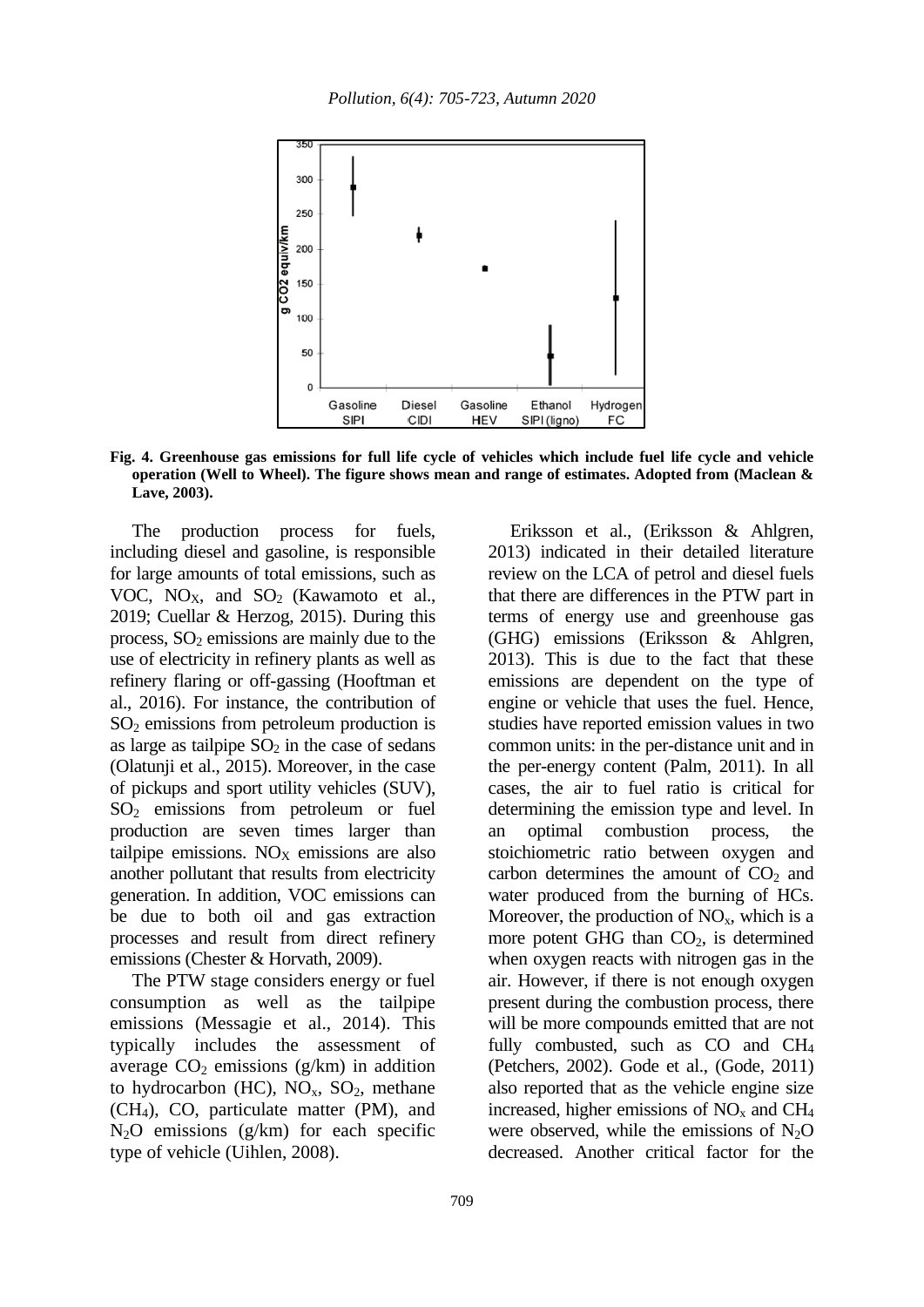emissions in the PTW stage is the hydrogen to carbon (H:C) ratio. This determines the degree of saturation of HCs, which implies that as the H:C ratio increases, a higher energy content per mass unit of fuel is obtained. Moreover, the emissions of  $CO<sub>2</sub>$ per unit of energy decrease as the H:C ratio increases owing to the lower carbon content in the fuel (Edwards et al., 2011). Hence, both of these ratios, the stoichiometric ratio between oxygen and carbon and the hydrogen to carbon ratio, can directly affect the level of greenhouse gas emissions from fuel combustion.

The roadway life cycle can be divided into four stages or categories: roadway construction, roadway lightening, roadway maintenance, and parking construction and maintenance. Roadway construction has major environmental impacts. During this stage, several greenhouse gas emissions and pollutants are produced, such as  $SO_2$ ,  $NO_x$ , VOC, and PM<sub>10</sub> (Marzouk et al., 2017). It has been reported that emissions of  $SO<sub>2</sub>$ during roadway construction are almost as large as  $SO<sub>2</sub>$  emissions from sedan cars and are over three times larger for pickup and SUV tailpipe emissions (Chester & Horvath, 2008). In addition,  $NO<sub>x</sub>$  emissions during road construction are responsible for 160 to 200 mg/passenger miles traveled (PMT) of the 1,000 to 1,300 mg/PMT total emissions for vehicles. The  $SO_2$  and  $NO_x$  emissions result from asphalt bitumen transport that is used in the wearing layers of roadways. Additionally, VOC emissions from diluents used in asphalt composition volatilize during placement. These emissions are equivalent to approximately 25% of the total vehicle VOC emissions and approximately 40% of bus emissions. In terms of particulate and fugitive dust emissions during asphalt placement, these emissions are nine times larger than those of  $PM_{10}$  from vehicle tailpipes (Chester & Horvath, 2008).

In roadway lighting,  $SO_2$  from the production of fossil fuel-derived electricity is a non-negligible contributor to the automobile inventories. It is more than twice as large as tailpipe  $SO<sub>2</sub>$  emissions per PMT for SUVs and pickups (Chester & Horvath, 2008).

During the third stage related to roadway maintenance,  $SO_2$  emissions from the resurfacing of roadways because of damage from urban bus travel overwhelm operational emissions. The origin of the  $SO<sub>2</sub>$  emissions is the electricity requirements during the production of hotmix asphalt in plants. Roadway maintenance  $SO<sub>2</sub>$  emissions from buses is 290 mg/PMT compared to the 70 g/PMT released during diesel fuel combustion (Chester & Horvath, 2008).

Finally, the parking construction and maintenance stage, in which the environmental impact is critical, involves  $SO_2$ , NO<sub>x</sub>, VOC, and PM<sub>10</sub> emissions. The same causes that are described for roadway construction apply to parking lot construction, but the effects are smaller (Chester & Horvath, 2008).

The goal of this research is to conduct an environmental LCA of diesel fuel during its consumption in conventional internal combustion diesel powered nonpassenger vehicles in Qatar. To the best of our knowledge, this is the first study to report on the LCA and actual emissions of all registered non-passenger diesel vehicles in Qatar as per November 2017. The scope includes categorizing the vehicles according to the Greenhouse gases, Regulated Emissions, and Energy use in Transportation model (GREET) and estimating greenhouse gas emissions, particulate and carbon emissions to propose applicable mitigation policies for achieving a sustainable transport sector.

The uncertainty of the findings in this study is subject to validation once the actual values are obtained. Recently, our research group has been granted access to the actual travelled distance of the vehicles in Qatar which can be used for recalculating all the emissions annually. Nevertheless, the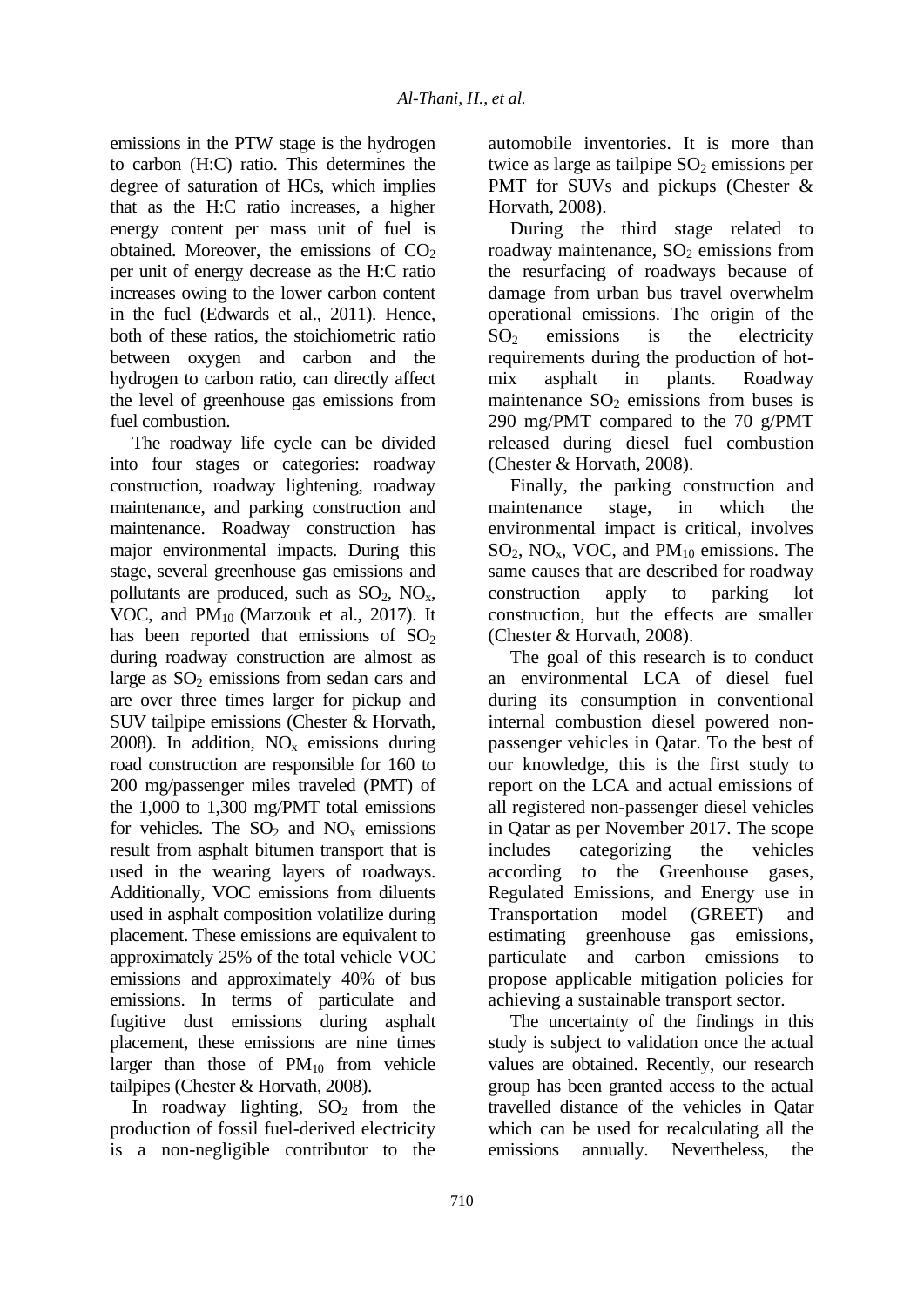emission factors shall be obtained experimentally from several type of vehicles or otherwise use modeled or GREET values for approximation. Nevertheless, GREET is used by various industries (including the automotive industry) and has been found to provide results that compare favorably to measured emission data from non-affiliated sources (Almeida & Sousa, 2019)(Frank et al., 2016)(Budsberg, 2013)(Wallington et al., 2016).

The specific objectives of this work are to utilize GREET to evaluate the environmental impacts in terms of gaseous and particulate emissions of all registered non-passenger diesel vehicles in Qatar during the WTP and PTW stages, and provide guidelines for the strategic decision-making process for future transport energy policy and to identify key areas of interest for further technology research and development.

#### **MATERIALS AND METHODS**

The life cycle assessment analysis is an attempt to quantify the environmental impacts over the life cycle associated with a material, product, or process involving four main stages, as shown in Table 2 (Lane, 2006).

**Table 2. Stages of Life Cycle Assessment. Adopted from Lane (Lane, 2006).**

| <b>Stage</b> | <b>Description</b>                                                                                |
|--------------|---------------------------------------------------------------------------------------------------|
|              | defines the purpose of the analysis, the boundary parameters within which the analysis occurs,    |
| Scoping      | the product/material/process of study, and lists the information sources and assumptions used     |
|              | in the analysis                                                                                   |
| Inventory    | accounts for all the energy, raw materials and emissions used and/or generated throughout the     |
| analysis     | life cycle of the product/material/process under assessment                                       |
| Impact       | identifies and quantifies the impacts on the environment (e.g. eco-systems, human health,         |
| analysis     | natural resources) as defined in the scope of the assessment                                      |
| Improvement  | a qualitative and quantitative comparison of the options assessed to identify opportunities for a |
| Analysis     | reduction in the environmental impacts within the scope of the assessment                         |

In order to perform an LCA for diesel fuel in non-passenger vehicles in this work, several assumptions have been made due to the absence of specific values in Qatar and the region.

GREET Fleet Footprint Calculator 2012 is the version we used in this study. It is a module of the GREET1 2012 software. Originally, GREET was developed long time ago based on excel spreadsheets which gather data and produces models to calculate life cycle energy and emissions related to the transportation sector. But later, it became harder to maintain and expand theses spreadsheets, so a software was developed using a new platform for life cycle assessment studies and database management. This new platform combines all the previous Excels spreadsheets in a single environment with a single database that is now easier to maintain and manage. The input data in our case was the type of vehicle, fuel type and vehicle count. We

adopted the emission factor of diesel from GREET. The main assumption used in our work is the annual kilometer travelled distance as this piece of information is completely absent for Qatar and the region. The count of all registered non-passenger

diesel vehicles (as per 2017) was obtained from the traffic department. The count excluded private passenger cars, military and police vehicles. The vehicle type and count were obtained following the recommended categories from the GREET model, which is a unique analytical tool that simulates the energy use and emission outputs from a variety fuels and vehicle types. This tool was developed by Argonne National Laboratory and is sponsored by the U.S. Department of Energy (DOE) Office of Energy Efficiency and Renewable Energy. GREET offers two platforms to use: the GREET.net model and the GREET Excel model. Because of technical issues with downloading and operating the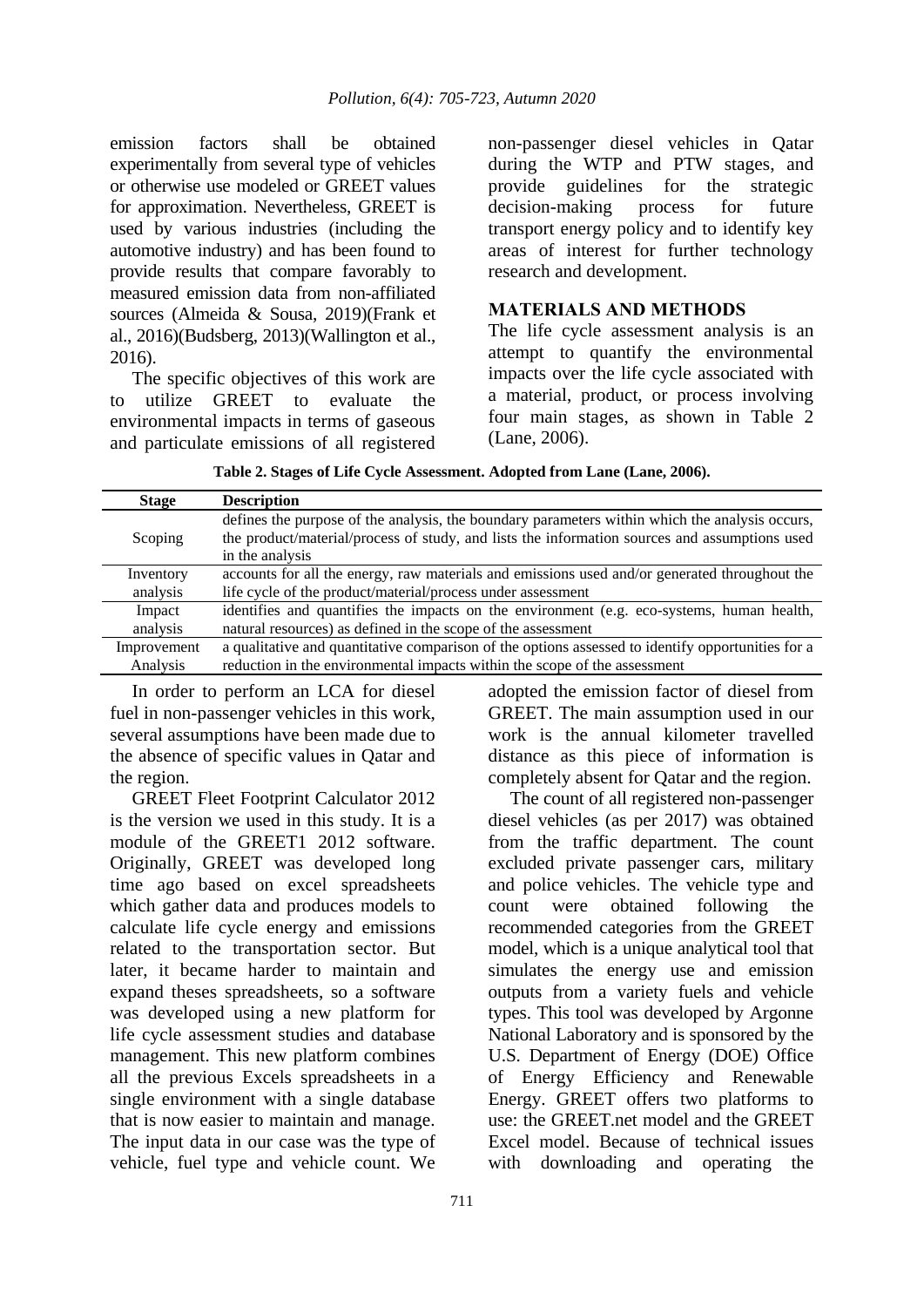GREET.net version, which is a common challenge, we used the GREET Excel model. In this type of studies for assessing fuel life cycle emissions and energy consumption, it is necessary to consider "normalized" data (i.e., data that have been made comparable) to allow for meaningful comparisons of the different technologies. Hence, GREET was chosen as the source of the normalized data. For a given fuel/vehicle combination, GREET calculates the fuel life cycle consumption of energy (from all sources) and fossil fuels, and the emissions of  $CO<sub>2</sub>$ , CH<sub>4</sub>, N<sub>2</sub>O, CO,  $NO<sub>x</sub>$ ,  $SO<sub>x</sub>$ , volatile organic compounds, and particulate matter with a diameter of 10  $\mu$ m or less (Argonne National Laboratory, Illinois, 1999). The accurate emission data and flexibility of the program for accepting a variety of user inputs makes GREET a worthy research tool. For example, a recent study used GREET emission data to compare the fuel life cycle emissions of trucks utilizing compression ignition direct injection (CIDI) engines fueled with liquefied petroleum gas (LPG), compressed natural gas (CNG), and diesel (Daniel & Rosen, 2002).

In the GREET Excel model, the vehicle types are grouped as shown in Table 3. Hence, the vehicle count was considered

according to the classification provided. Then, the average annual traveled distance was obtained as suggested by GREET along with the miles traveled per gallon of diesel fuel, which was converted to km per liter of diesel (Table 4). The Internal Combustion Engine Diesel model was adopted for all vehicles, which implies that certain number of tons of  $CO<sub>2</sub>$ -eq emissions is produced per barrel of diesel.

Since actual data on the annual traveled distance of each type of vehicle in Qatar or the region is not available, the recommended values from the GREET model were adopted. Ideally, such values should be obtained from surveys of statistical data from the traffic department or vehicle insurance companies. This shortcoming will be considered in the recommendation section and will be performed by our research team in future studies. Several other annual traveled distances have been reported in studies for different parts of the world. Ally et al., (Ally & Pryor, 2007) reported that an average bus in Perth/Australia travels 55,000 km annually with a lifetime of 16 years. In this study, the annual average traveled distance for all non-passenger vehicles was based on GREET and is approximately 44,500 km.

| Table 3. Type of vehicle and count as per GREET model classification. Data obtained from Traffic |
|--------------------------------------------------------------------------------------------------|
| Department in Oatar.                                                                             |

| <b>Type of Vehicles</b>        | <b>Abbreviation</b> | <b>Examples</b>                                                                          | Count |
|--------------------------------|---------------------|------------------------------------------------------------------------------------------|-------|
| <b>Bus</b>                     | <b>Bus</b>          | School and transit bus                                                                   | 9407  |
| <b>Waste Hauler</b>            | WH                  | Waste dumber, drainage tanker, trash container                                           | 3163  |
| <b>Street Sweeper</b>          | <b>SS</b>           | Street sweeper                                                                           | 80    |
| Delivery Step Van              | DSV                 | All types of delivery vans                                                               | 1100  |
| Transport/Freight Truck        | <b>TFT</b>          | Vehicle carrier, animal carrier, cranes and<br>lorries                                   | 9576  |
| Medium/Heavy Duty Pickup Truck | <b>M/HDV</b>        | All types of pickups                                                                     | 16105 |
| Maintenance Utility Vehicle    | <b>MUV</b>          | Asphalt roller, excavator, stone crusher, traffic<br>light lifter, cement mixer, tractor | 13977 |
| Other                          | Other               | Paramedic, fire fighters, mobile mosque, mobile<br>workshop                              | 13343 |
| Total                          |                     |                                                                                          | 66751 |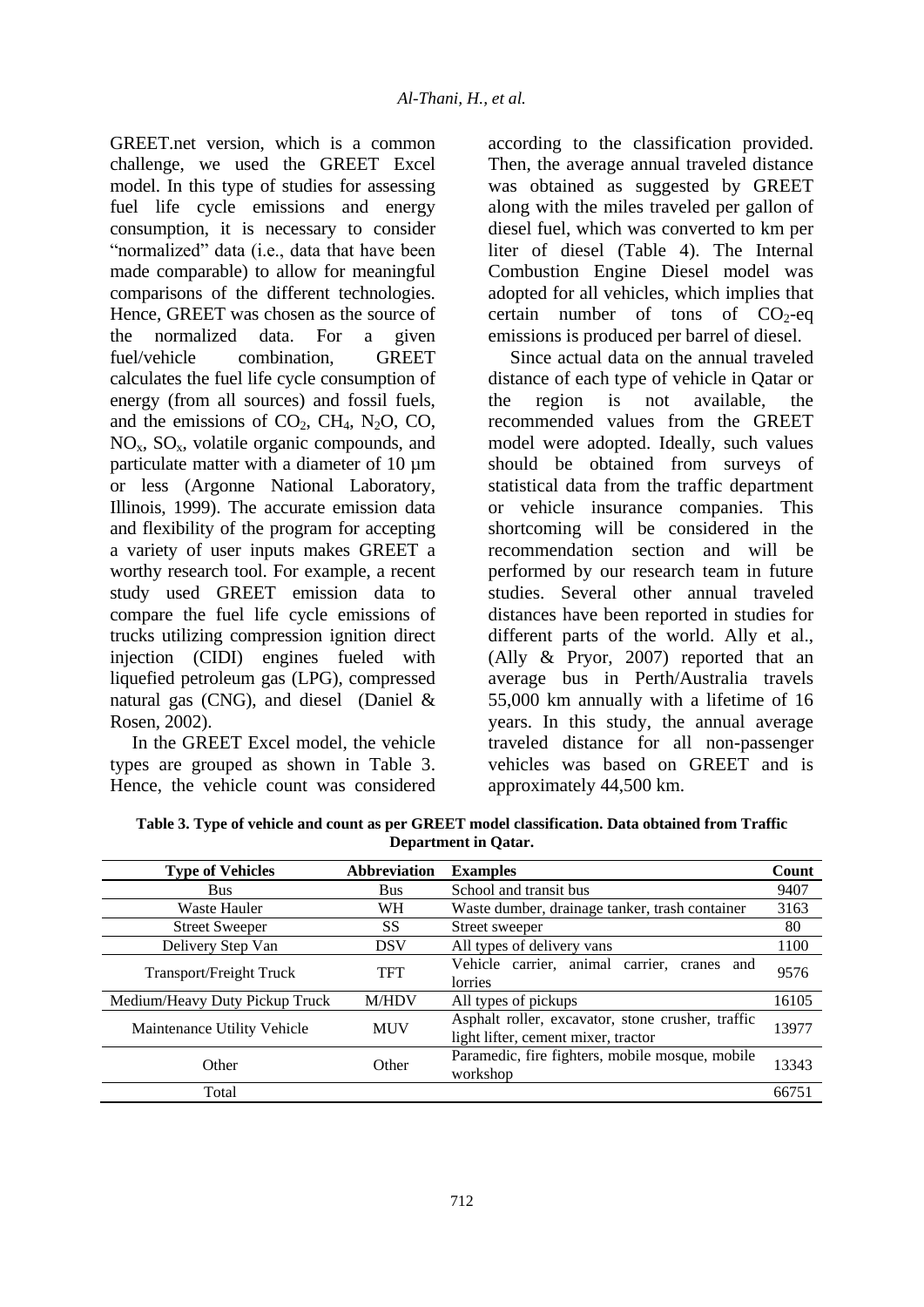| <b>Type of Vehicles</b>        | VKT    | km/liter of diesel |
|--------------------------------|--------|--------------------|
| <b>Bus</b>                     | 18,645 |                    |
| Waste Hauler                   | 14,543 |                    |
| <b>Street Sweeper</b>          | 7,831  |                    |
| Delivery Step Van              | 10,255 | 6                  |
| <b>Transport/Freight Truck</b> | 49,720 |                    |
| Medium/Heavy Duty Pickup Truck | 7,085  |                    |
| Maintenance Utility Vehicle    | 3,108  |                    |
| Other                          | 18,645 |                    |

**Table 4. Vehicle kilometers Travelled per year (VKT) for each type of vehicles as per GREET (Argonne National Laboratory, 2012).**

Other studies have considered the functional unit to be one vehicle-kilometer over a 12-year lifetime, as reported by Cooney et al., (Cooney, 2011). In general, the effect of assuming a prescribed lifetime should have a minimal impact on the results (Cooney, 2011).

For the calculation of well to wheel emissions and energy consumption, GREET follows the standard methodology to predict the emission factor for each pollutant. In the case of diesel fuel for internal combustion engines, the following outlined energy pathways are generally assumed for the purpose of the LCA analysis:

**Diesel:** Crude oil extraction  $\rightarrow$ production and conditioning  $\rightarrow$  shipping

 $\rightarrow$  refining  $\rightarrow$  mixed transport to depot $\rightarrow$ 150-km road transport to fuel stations (Lane, 2006).

In the case of Qatar, this pathway can be further modified to become:

**Diesel:** Crude oil extraction  $\rightarrow$ production and conditioning  $\rightarrow$  refining at Ras Laffan 2 plant in the north  $\rightarrow$  road transport to fuel stations around Qatar.

#### **RESULTS AND DISCUSSIONS**

Figure 5 shows the vehicle count as per the statistics received in November 2017. Medium, heavy duty vehicles, maintenance utility vehicles and other types of vehicles make up approximately 65% of the total count.



**Fig. 5. Total count of vehicle types as received in November 2017. B: bus, WH: waste hauler, SS: street sweeper, DSV: delivery step van, TFT: transport/freight truck, M/HDV: medium/heavy duty pickup transport, MUV: maintenance utility vehicle.**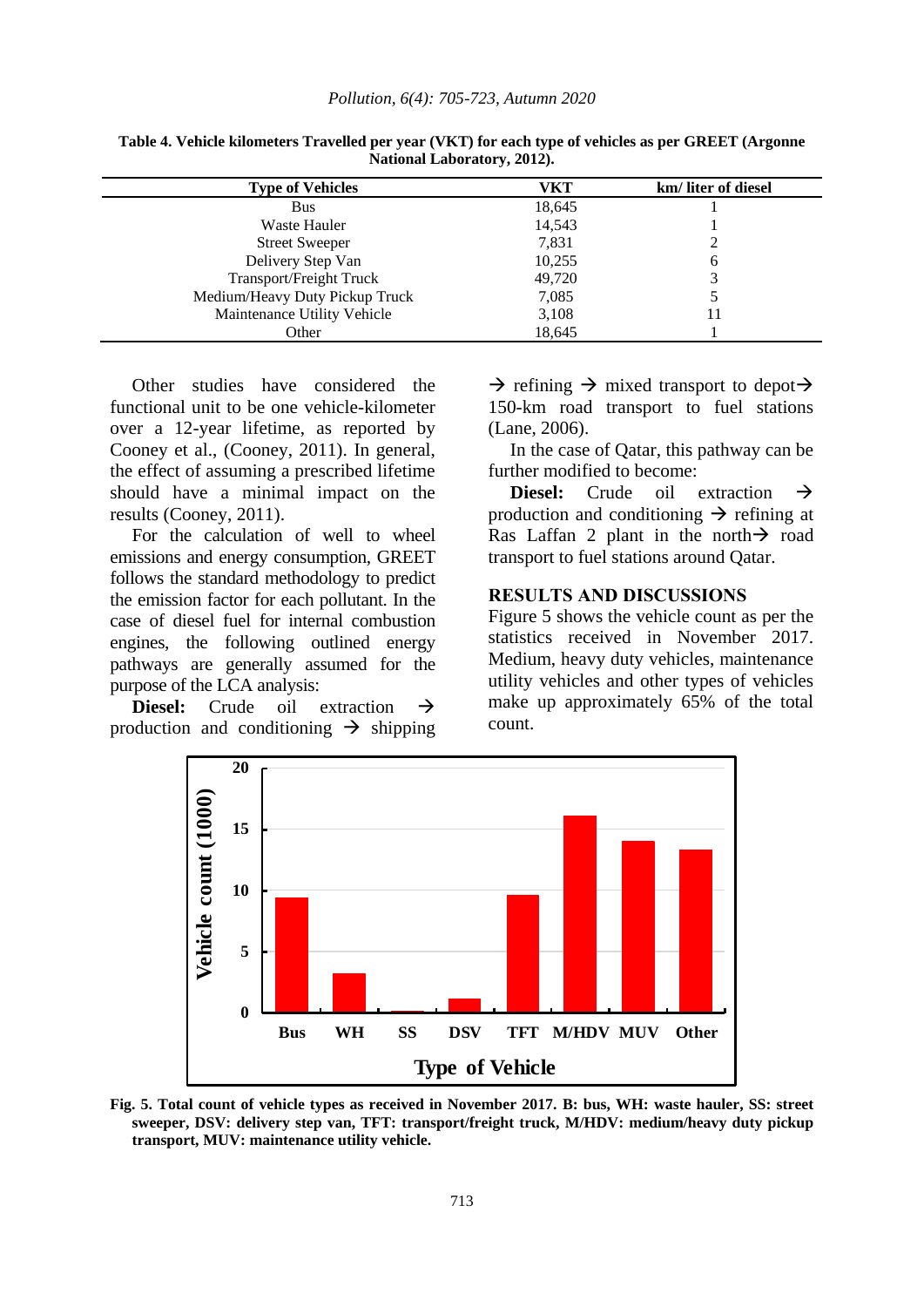Figure 6 shows the total annual traveled distance in 1000 km. Although the number of transport/freight trucks (TFT) was not major compared with other types of vehicles, such as medium/heavy duty pickups or maintenance utility vehicles, TFT had the longest annual traveled distance (approximately 50,000 km per vehicle), followed by the distance traveled by other type of vehicles. The annual traveled distance is a critical parameter to estimate fuel consumption in LCA studies because it affects fuel consumption, and hence, energy and emission rates. As mentioned in the Methods section, because of the unavailability of such data for the Middle Eastern region, data suggested by the GREET database were adopted.

Figure 7 shows the total greenhouse gas emissions in  $CO<sub>2</sub>$ -eq (kt) for each type of vehicle. We observe that some types of vehicles produce more GHG  $CO<sub>2</sub>$ -eq than others because their internal combustion process is relatively inefficient. This is reflected by the emission factor reported by GREET for these types of vehicles. For instance, the distance traveled for each liter of diesel is 1 km for these vehicles, whereas it is 6 km for a delivery step van

and 3 km for a transport/freight truck. Hence, the further distance these vehicles travel, the more fuel they require; consequently, more GHG  $CO<sub>2</sub>$ -eq is produced.

Moreover, the data from the count of vehicles in 2017 is in agreement with the results reported earlier for 2014 as the projection in vehicle number growth was considered to increase from that year (2014). The total  $CO<sub>2</sub>$ -eq emissions from all transport sectors (all fuels and vehicles, including diesel and others) were approximately 5277 kt in 2014. The total  $CO<sub>2</sub>$ -eq emissions from non-passenger diesel vehicles according to this study for registered vehicles in 2017 were approximately 5367 kt, as shown in Figures 7 and 8. Both figures show the same order of magnitude, which sets a reasonable baseline for future mitigation measures to avoid continuous growth in diesel fuel emissions from transportation.

Figure 8 shows the share of GHG  $CO<sub>2</sub>$ eq emissions over the total annual traveled distance for each type of diesel nonpassenger vehicle. As shown, the majority of emissions was due to TFT, buses, and other types of vehicles.



**Fig. 6. Total annual travelled distance of all vehicle types as received in November 2017. B: bus, WH: waste hauler, SS: street sweeper, DSV: delivery step van, TFT: transport/freight truck, M/HDV: medium/heavy duty pickup transport, MUV: maintenance utility vehicle.**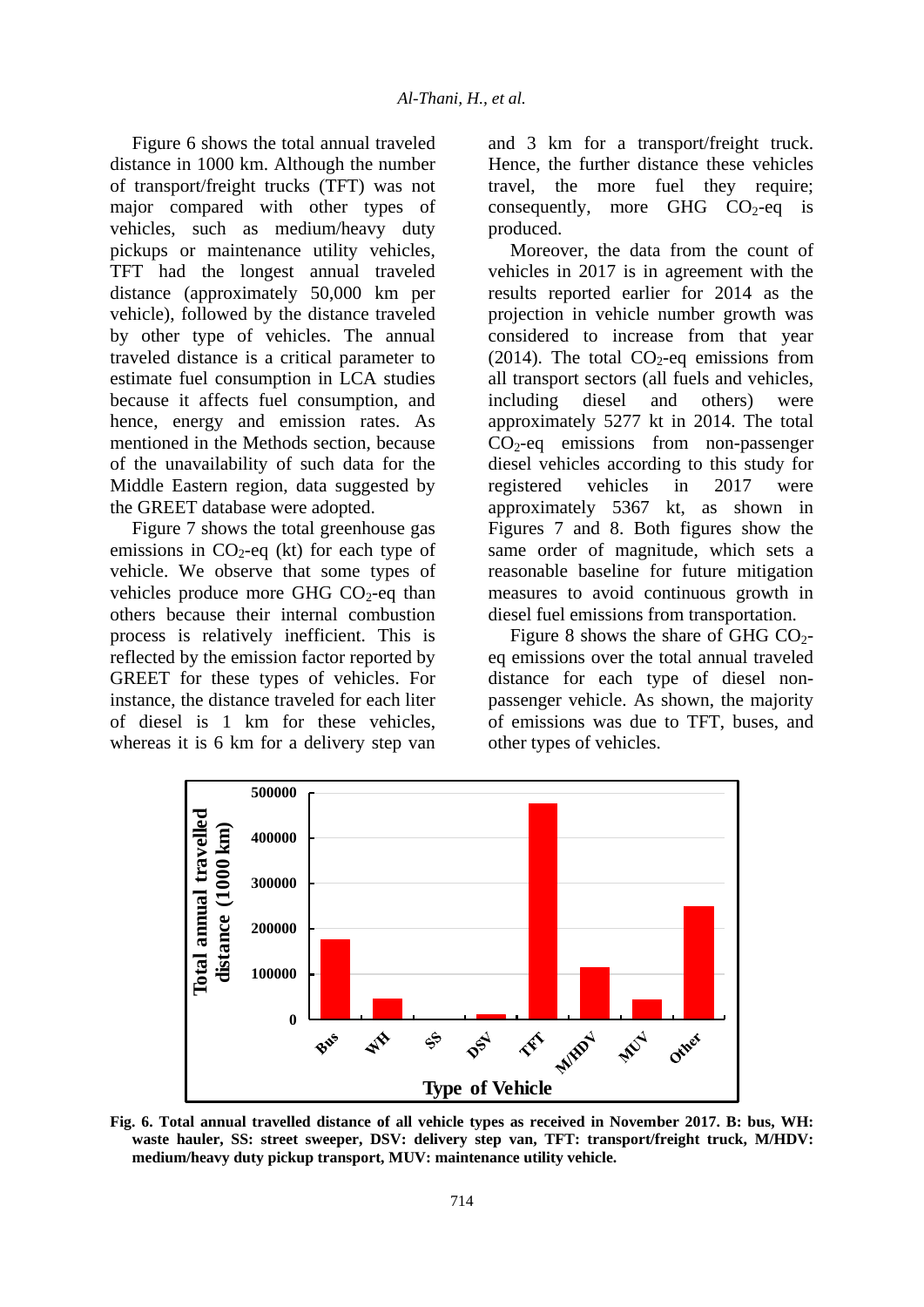*Pollution, 6(4): 705-723, Autumn 2020*



**Fig. 7. Total GHG CO2-eq emissions. B: bus, WH: waste hauler, SS: street sweeper, DSV: delivery step van, TFT: transport/freight truck, M/HDV: medium/heavy duty pickup transport, MUV: maintenance utility vehicle.**



**Fig. 8. The share of total GHG CO2-eq emissions by each type group of vehicles. B: bus, WH: waste hauler, SS: street sweeper, DSV: delivery step van, TFT: transport/freight truck, M/HDV: medium/heavy duty pickup transport, MUV: maintenance utility vehicle.**

#### **LIFE CYCLE ASSESSMENT FOR ENVIRONMENTAL IMPACT**

The second part of this study utilized the GREET well-to-wheel (WTW) model to evaluate several emissions, including volatile organic carbons, particulate matter (coarse and fine),  $NO<sub>x</sub>$ , CO, sulfur oxides, and black and organic carbon from diesel fuel vehicles. Table 5 shows the life cycle impact categories of these emissions to indicate the critical importance of their evaluation.

The well to wheel fuel cycle has two stages as mentioned earlier: the WTP, which is the upstream production of the vehicle fuel and includes resource exploitation and transportation, fuel production, transmission, distribution and storage, and the fuel filling process (Peng et al., 2017), and the PTW stage, which incorporates emissions resulting from fuel combustion associated with the actual use of fuel by the vehicle.

Figure 9 shows that the contribution of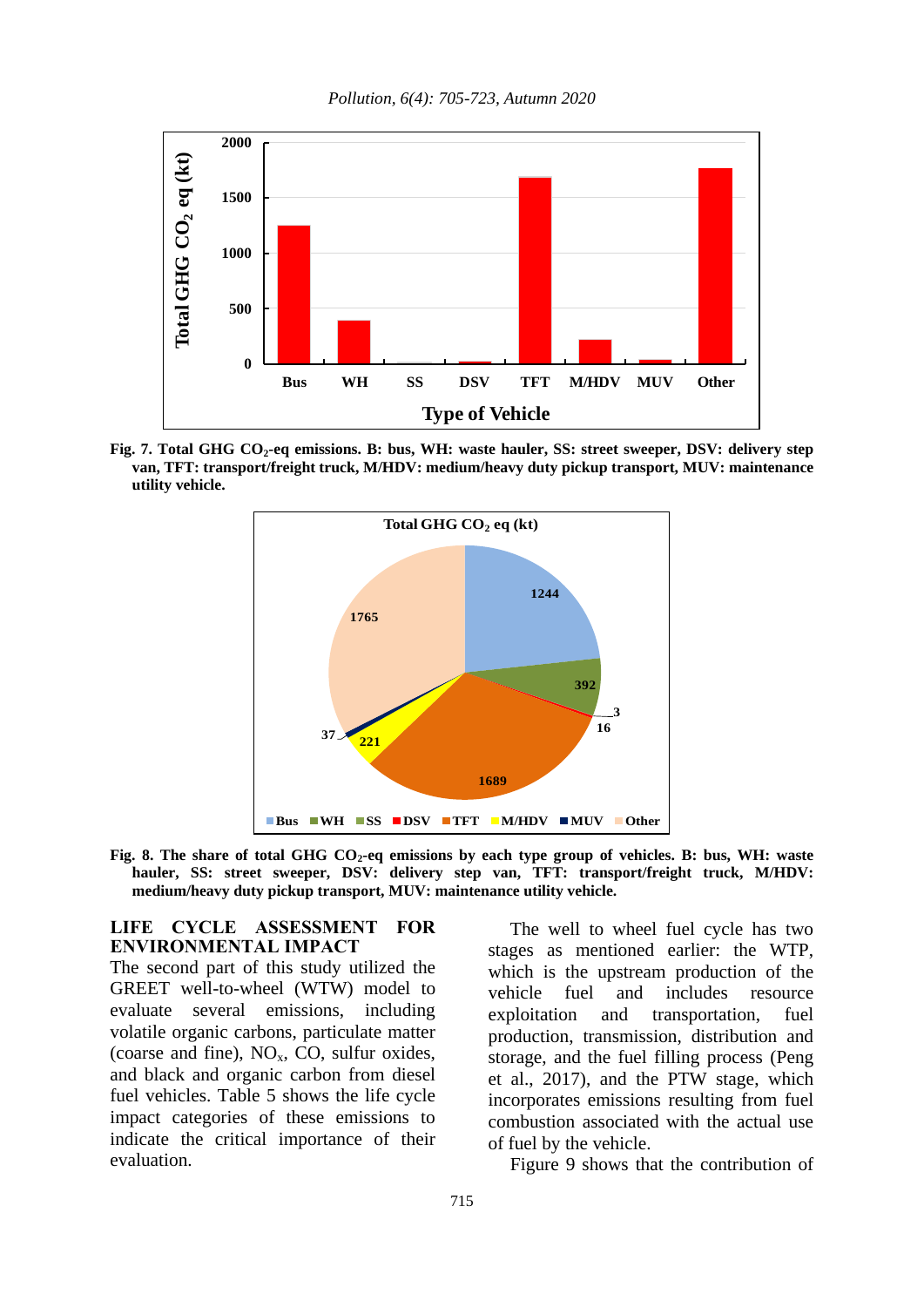CO emissions is heavily dominated by the PTW phase related to the fuel use during vehicle operation. This is in agreement with what has been reported earlier in previous studies, in which conventional spark ignition engines produce the highest amount of CO during operation (Chester & Horvath, 2009)(Lane, 2006).

**Table 5. Life Cycle Impact Categories as adopted from Ally et al. (Ally & Pryor, 2007).**

| <b>Impact Category</b>                                           | <b>Short description</b>                                                         | <b>Examples</b>                   |
|------------------------------------------------------------------|----------------------------------------------------------------------------------|-----------------------------------|
| Global Warming Potential (GWP)                                   | Emissions that contribute to global warming                                      | CO <sub>2</sub> , CH <sub>4</sub> |
| Acidification Potential (AP)                                     | Emissions that cause acidification of rain, soil and<br>water                    | SO <sub>2</sub>                   |
| Eutophication Potential (EP)                                     | Emissions that change nutrient concentration in<br>lakes, rivers and soil        | P and N<br>compounds              |
| Photochemical Ozone Creation<br>Potential (POCP)                 | Emissions that increase the production of<br>tropospheric ozone                  |                                   |
| Total CO (ton)<br>34<br>$\blacksquare$ WTP<br>$\blacksquare$ PTW | <b>Total VOC</b> (ton)<br>85<br>1946<br>$\blacksquare$ WTP<br>$\blacksquare$ PTW | 20                                |
| $\sim$ $\sim$ $\sim$ $\sim$ $\sim$<br>--                         |                                                                                  |                                   |



**Fig. 9. Criteria air pollution emissions during Well to Pump (WTP) and Pump to Wheel (PTW) of the total annual travelled distance by all types of vehicles in this study assuming internal combustion engine using diesel fuel: total CO emitted, total VOC, total NO<sup>x</sup> and total SOx.**

Although CO emissions from diesel vehicles are less that those emitted by gasoline because the latter burn at closer to stoichiometric conditions, diesel engines are lean with excess air (Fornaro & Ynoue, 2014). Nevertheless, it has been reported that CO formation in diesel vehicles is a function of the available amount of unburned fuel and the mixture temperature, which both control fuel decomposition and oxidation. Hence, the CO concentration from diesel exhaust ranges from 10 to 500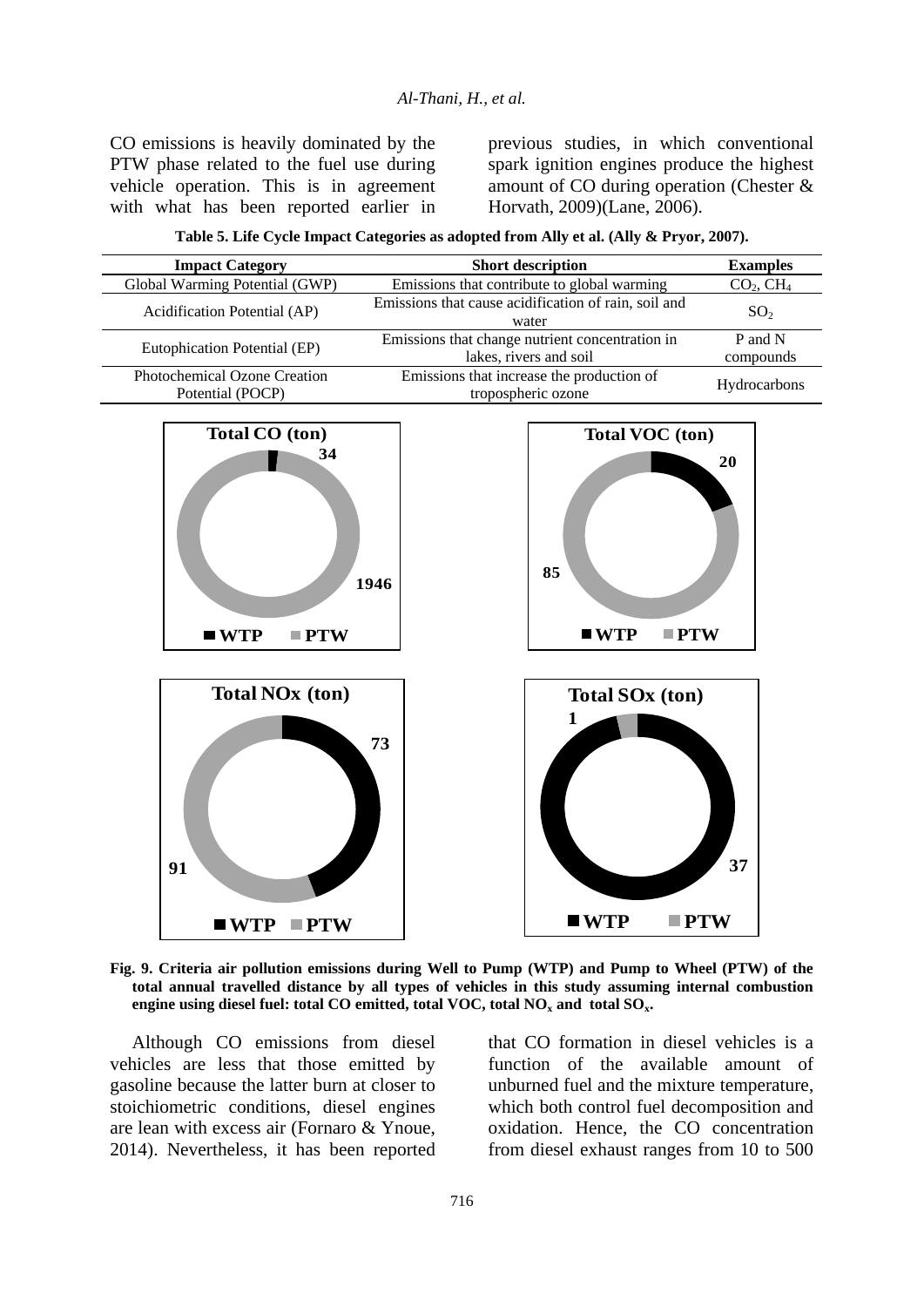ppm (Egusquiza et al., 2009). Table 1 shows that the total CO emissions from the transport sector in 2014 was approximately 1 kt in Qatar. In our study, the total CO emissions from diesel fuel in 2017 are approximately 1.9 kt. The growth in the number of registered vehicles mainly affected this increase during the past few years.

The contribution of  $NO<sub>x</sub>$  emissions is often dominated by tailpipe components (Chester & Horvath, 2009). As shown in Figure 9, approximately 91 tons of  $NO<sub>x</sub>$  are emitted annually by vehicles, according to our study during the PTW phase. Nevertheless, the emissions of  $NO<sub>x</sub>$  during the WTP phase are not negligible and were estimated to be around 73 tons/year in this study. These emissions are mainly due to direct electricity use, indirect electricity use for material production, and processes for fuel refinery and production. This trend in the emissions is in agreement with previous studies that showed that the emission factors for  $NO<sub>x</sub>$  and  $PM<sub>10</sub>$  are particularly higher for heavy drive vehicles (HDVs) compared to light drive vehicles (LDVs) (Pérez-martínez et al., 2014). Moreover, Lane (Lane, 2006) reported that biofuels, such as bioethanol and biodiesel, have the largest life cycle  $NO<sub>x</sub>$  emissions due to emissions generated during fuel production with an estimated 25–75% of life cycle  $NO<sub>x</sub>$  emissions. In the case of biodiesel, additional emissions are usually generated during vehicle operation. However, life cycle of  $NO<sub>x</sub>$  for petrol is approximately 60% of the level for conventional diesel (Lane, 2006).

Although sulfur oxides refer to the group in which sulfur and oxygen are bonded together in the lower atmosphere, such as SO,  $SO_2$ , and  $SO_3$ , they are generally dominated by  $SO<sub>2</sub>$ . The contribution of sulfur oxides is the highest during the WTP phase. This is evident because  $SO_2$  is heavily emitted during electricity generation in power plants and

in operations for oil excavation and production. However, the low sulfur levels in the fuels currently used in most parts of the world result in low  $SO_x$  emissions during vehicle operations (Chester & Horvath, 2009). It has also been reported that  $SO<sub>2</sub>$  emissions resulting from vehicle manufacturing and maintenance, roadway construction and operation (such as lighting), construction of parking areas and fuel production are 19-26 times larger than the emissions due to fuel combustion during vehicle operation (Chester & Horvath, 2009). To compare with the results previously reported for Qatar in 2014, as shown in Table 1, the  $SO<sub>2</sub>$ emissions were approximated to be zero, while our results show that the total  $SO_x$  $(SO, SO<sub>2</sub> and SO<sub>3</sub>)$  emissions from diesel fuel were 0.038 kt in 2017.

Figure 10 shows that particulate emissions dominate in the PTW phase, indicating that a high level of particulates is emitted during vehicle operation (Al-Thani et al., 2020), which mainly depends on the fuel economy (the emissions associated with fuel and vehicle production).

Moreover, it has been reported that particulates are also emitted during vehicle manufacture, which may vary depending on the type of vehicle that is manufactured. For instance, vehicles that use two road fuel gases, petrol hybrids and battery electrics using renewable electricity have been reported to produce the lowest levels of life cycle particulates (Lane, 2006). In the case of diesel vehicle operation, approximately 50% of life cycle particulates are emitted during vehicle use (Lane, 2006). In India, Sloss (Sloss, 2012) reported that, in 1998, the total particulate emissions from gasoline amounted to 10 kt, whereas emissions from diesel consumption were almost an order of magnitude greater at 86 kt. Emissions of particulate matter from the transport sector almost doubled between 1990 and 1998, and this increase is likely to continue well into the  $21<sup>st</sup>$  century (Sloss, 2012). In a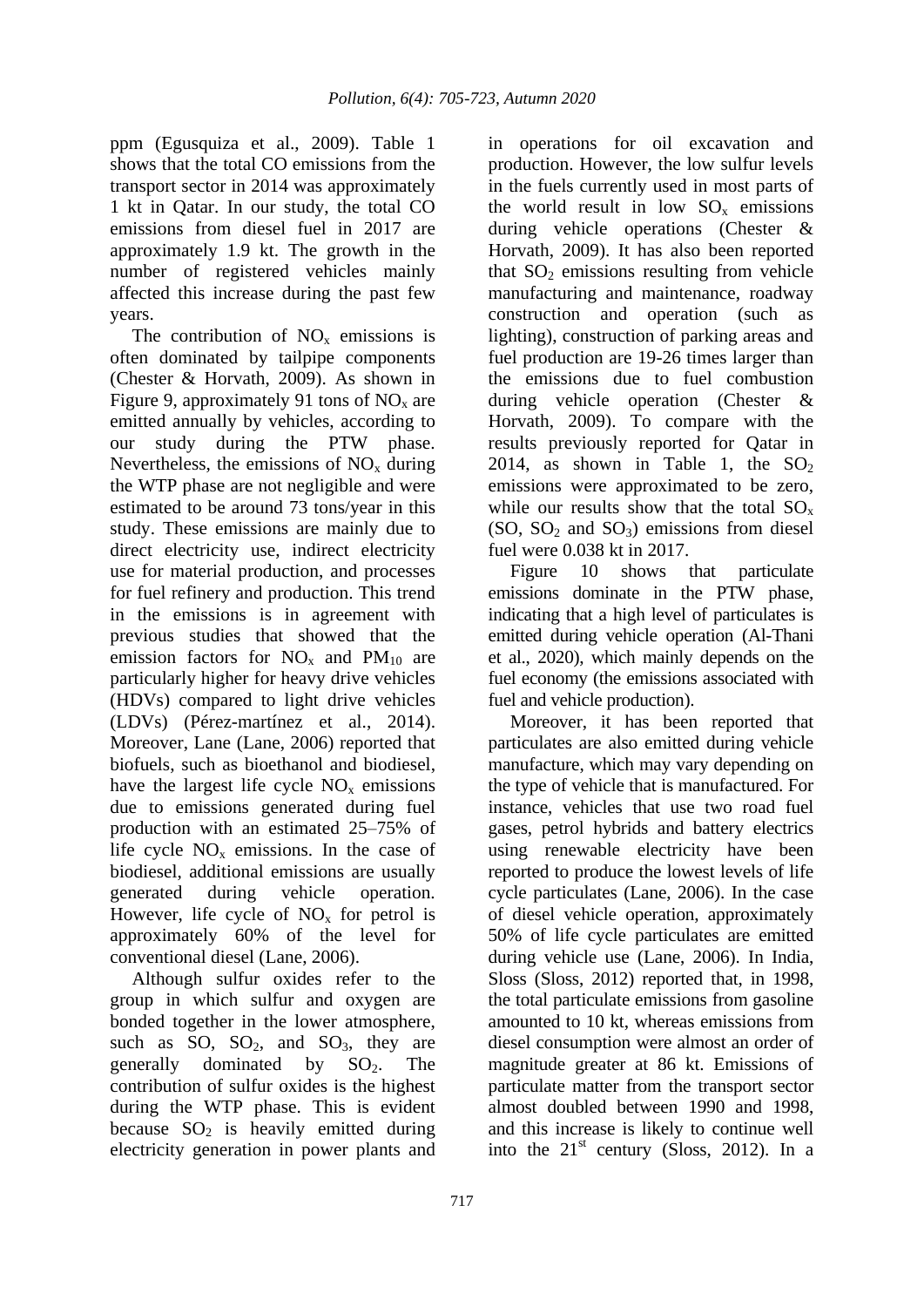recent report on the air pollution inventory in Massachusetts, it was reported that the total annual fine and course PM emissions from on road diesel vehicles in 2016 have amounted to 0.497 and 0.540 kt, respectively (Massachusetts Department of Environmental Protection Bureau, 2018). Hence, the mitigation for PM emissions is of paramount importance because of its negative effect on the climate, environment, materials, and human health (H. Al-Thani et al., 2018; Hanadi Al-Thani et al., 2018).

Black carbon has been reported to have a direct impact on ground level air pollution and global warming. It is emitted due to inefficient combustion and has a short atmospheric lifetime (approximately a few days to a few weeks) (IEA Clean Coal Center, 2012). Hence, unlike  $CO<sub>2</sub>$ , black carbon (BC) offers the potential for effective and relatively quick mitigation measures for minimizing its negative environmental impacts. If proper action to reduce BC emissions is taken, the world can avoid over 1.6 million premature deaths from inhalation of smoke from indoor cooking and potentially reduce warming on a short time-scale (Rehman et al., 2011).



**Fig. 10. Total PM<sup>10</sup> and PM2.5 emissions during Well to Pump (WTP) and Pump to Wheel (PTW) of the total annual travelled distance by all types of vehicles in this study assuming internal combustion engine using diesel fuel.**



**Fig. 11. Total black carbon (a) and organic carbon (b) from Well to Pump (WTP) and Pump to Wheel (PTW) of the total annual travelled distance by all types of vehicles in this study assuming internal combustion engine using diesel fuel.**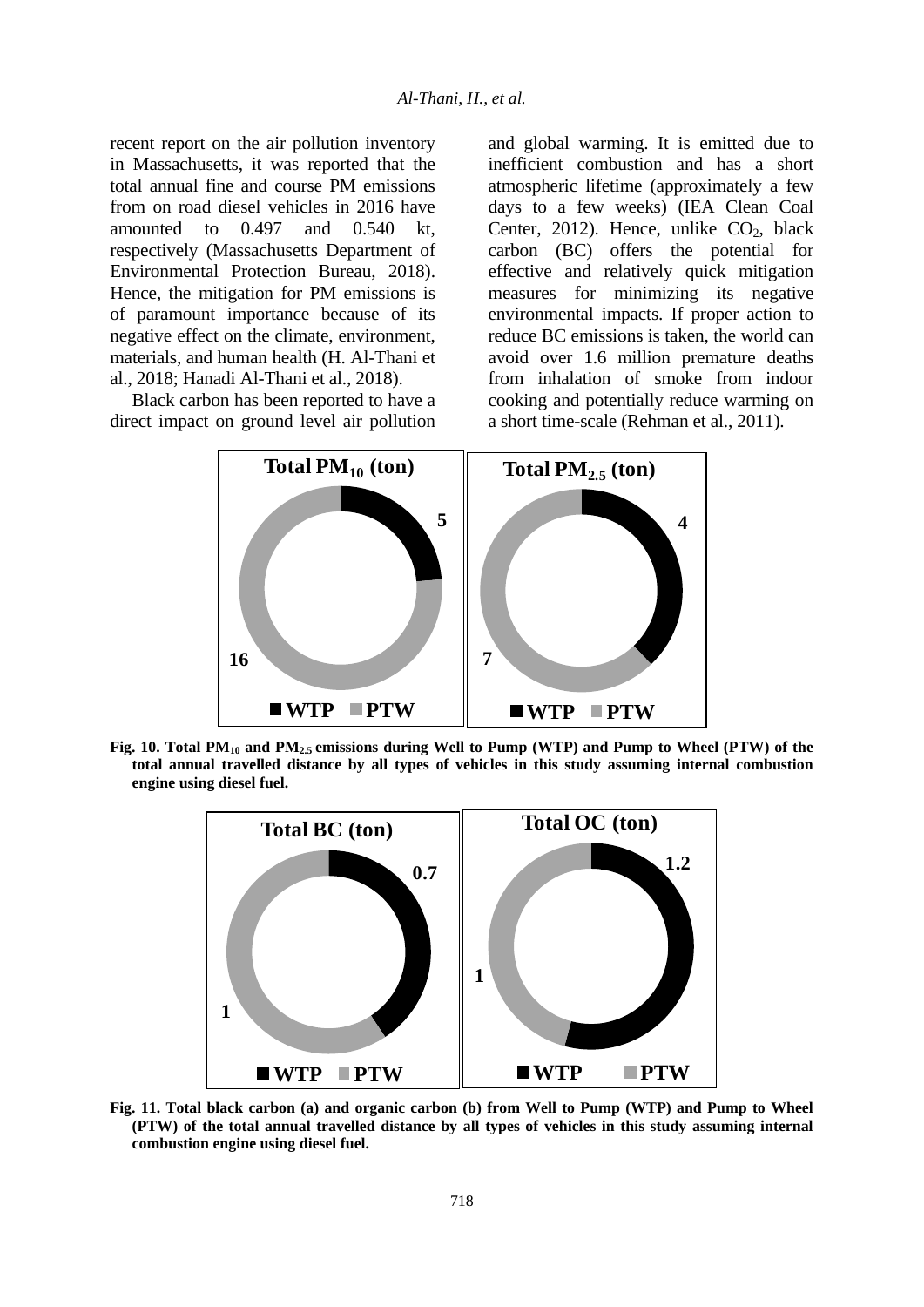Figure 11 shows the total black and organic carbon for all types of vehicles over the total annual distance travelled. It can be seen that the amount emitted is relatively low compared with other pollutants estimated in this study. This might be due to the advanced technology implemented in new model vehicles which are implemented to minimize black and organic emissions. A recent report (Evans et al., 2015) reported that, e.g., in Russia, on-road diesel vehicles emitted 21 Gg of BC in 2014. The majority was due to heavy-duty truck emissions, which accounted for 60%, while cars represented only 5% of BC emissions. The remainder of BC emissions was due to light commercial vehicles and buses. Their results were in agreement with previous reports where diesel combustion accounted for 25–30% of BC emissions at the global scale (Evans et al., 2015). The transport sector is not only a major BC emitter in Russia. In India, Sloss (Sloss, 2012) reported that BC emissions are the greatest source of pollution for all Indian cities. In addition, it was reported that transportation and mobile equipment sources are by far the most important sources of black carbon in Canada, accounting for 20 kt (54%) of total emissions in 2017. An important source in this category is mobile diesel engines, which includes on-road and offroad diesel vehicles, and accounted for 38% (14 kt) of total emissions (Government of Canada, 2019).

## **CONCLUSIONS**

A diesel fuel LCA of non-passenger vehicles in Qatar was conducted using the Greenhouse gases, Regulated Emissions, and Energy use in Transportation (GREET) model to evaluate the environmental impacts in terms of gaseous and particulate emissions of all registered non-passenger diesel vehicles in Qatar for the year 2017. Due to the absence of specific values related to the annual traveled distance by the

vehicles in Qatar, a value of 44,500 km/yr was adopted from GREET. It is of critical importance that actual values shall be obtained for each category and LCA analysis is conducted accordingly. The high ratio of vehicles per 1000 capita in Qatar indicates that traffic pollution is a challenge. Nevertheless, the government has started to implement several changes that shall have positive impact on reducing air pollution from transport sector. Two of the main changes are the introduction of electric vehicles and better road transportation management. According to Qatar National Vision 2030, the first electric car will roll out of the assembly line in 2022 with the aim to ensure that at least 10 percent of all cars in Qatar will operate on electricity by 2030 which will significantly reduce carbon emissions. The other option that Qatar is considering is road transportation management by developing many infrastructure projects around the country. These projects once executed, there will be an increase of fluidity and traffic congestion reduction which will have an impact on emission control.

The two phases in the fuel cycle assessment included the WTP and the PTW. The results are also presented as total emissions per vehicle type to help decision makers prioritize the most applicable policies based on the highest polluting vehicles.

Future research can include examples of the most common brands or types of vehicles in Qatar. The LCA can include raw materials and vehicle manufacture based on the composition of each vehicle. The environmental impacts due to material extraction, transportation, production, and ability to recycle shall be assessed.

One of the issues that should be addressed is the absence of local data related to the annual traveled distance. This task can be accomplished with the cooperation of vehicle insurance companies, which gather annual traveled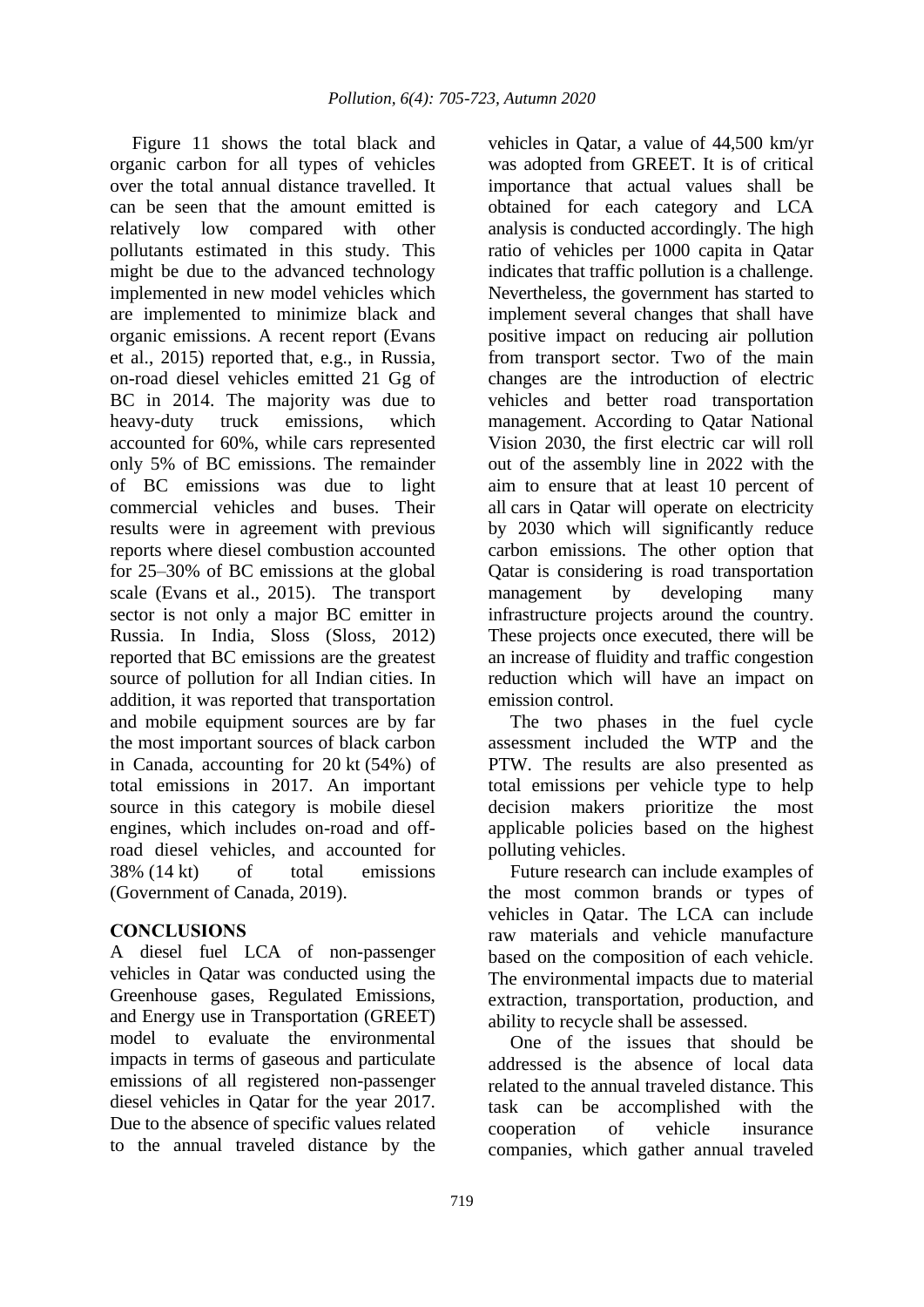distances to issue insurance policies and assess vehicle consumption.

Moreover, several mitigation or technical improvements can be suggested to reduce transportation emissions, such as the use of specialized materials to achieve specific performance goals in the transportation sector. Examples of technical advancements that have elevated the performance of vehicles include the use of platinum group metal nanoparticles to improve catalyst efficiency and the removal of air pollutants with a high efficiency at low temperatures. Another example is the use of lightweight materials in manufacturing of vehicles to minimize fuel consumption. Other more straightforward mitigation steps can include choosing smaller vehicles and driving less kilometers by using public transport more frequently (Maclean & Lave, 2003). In addition, clean fuel or fuel with an improved standard of composition can be used to reduce exhaust and evaporative emissions. For instance, in the United States, although there has been a tremendous increase in the number of vehicle registrations and vehicle kilometers traveled per year, air pollutant concentrations have been improving in the majority of urban areas. This is due to several improvements in light drive vehicle emissions of conventional gasoline/diesel and associated improvements in fuel quality (Maclean & Lave, 2003).

Several mitigation measures have been recommended to reduce  $CO<sub>2</sub>$  emissions from the transport sector in addition to adopting carbon sequestration measures. These include reducing vehicle kilometers traveled and carpooling. In addition, the fuel consumption of vehicles can be lowered by improvements in vehicle design. These changes could directly impact vehicle economics, performance, and consumer attractiveness. Another improvement to reduce  $CO<sub>2</sub>$  emissions is to lower the carbon content of fuel by moving from gasoline and petrol fuels to renewable fuels, such as ethanol. Other fuel options that may reduce emissions are compressed natural gas (CNG) or the use of electricity or hydrogen vehicles (Arteconi et al., 2013). In urban environments, carbon reduction from anthropogenic activities have been also achieved by green structures and planting trees in the streets (Isaifan et al., 2018)(Isaifan & Baldauf, 2020).

## **ACKNOWLEDGEMENT**

We acknowledge the Traffic Department at the Ministry of Interior in Qatar for providing the vehicle count data.

## **GRANT SUPPORT DETAILS**

The present research did not receive any financial support.

## **CONFLICT OF INTEREST**

The authors declare that there is not any conflict of interests regarding the publication of this manuscript. In addition, the ethical issues, including plagiarism, informed consent, misconduct, data fabrication and/ or falsification, double publication and/or submission, and redundancy has been completely observed by the authors.

## **LIFE SCIENCE REPORTING**

No life science threat was practiced in this research.

#### **Nomenclature**

| <b>AP</b>       | Acidification Potential              |
|-----------------|--------------------------------------|
| <b>BioE</b>     | <b>Bioethanol</b>                    |
| EP              | <b>Eutrophication Potential</b>      |
| <b>EPA</b>      | U.S. Environmental Protection Agency |
| <b>CIDI</b>     | Compressed Ignition Direct Injection |
| CO.             | Carbon Monoxide                      |
| CO <sub>2</sub> | Carbon Dioxide                       |
| CH <sub>4</sub> | Methane                              |
| <b>CNG</b>      | <b>Compressed Natural Gas</b>        |
| DSL             | <b>Diesel</b>                        |
| <b>DOE</b>      | Department of Energy                 |
| <b>DSV</b>      | Delivery Step Van                    |
| <b>ELV</b>      | End of Life Vehicle                  |
| EOL             | End of Life                          |
| H:C             | Hydrogen to Carbon ratio             |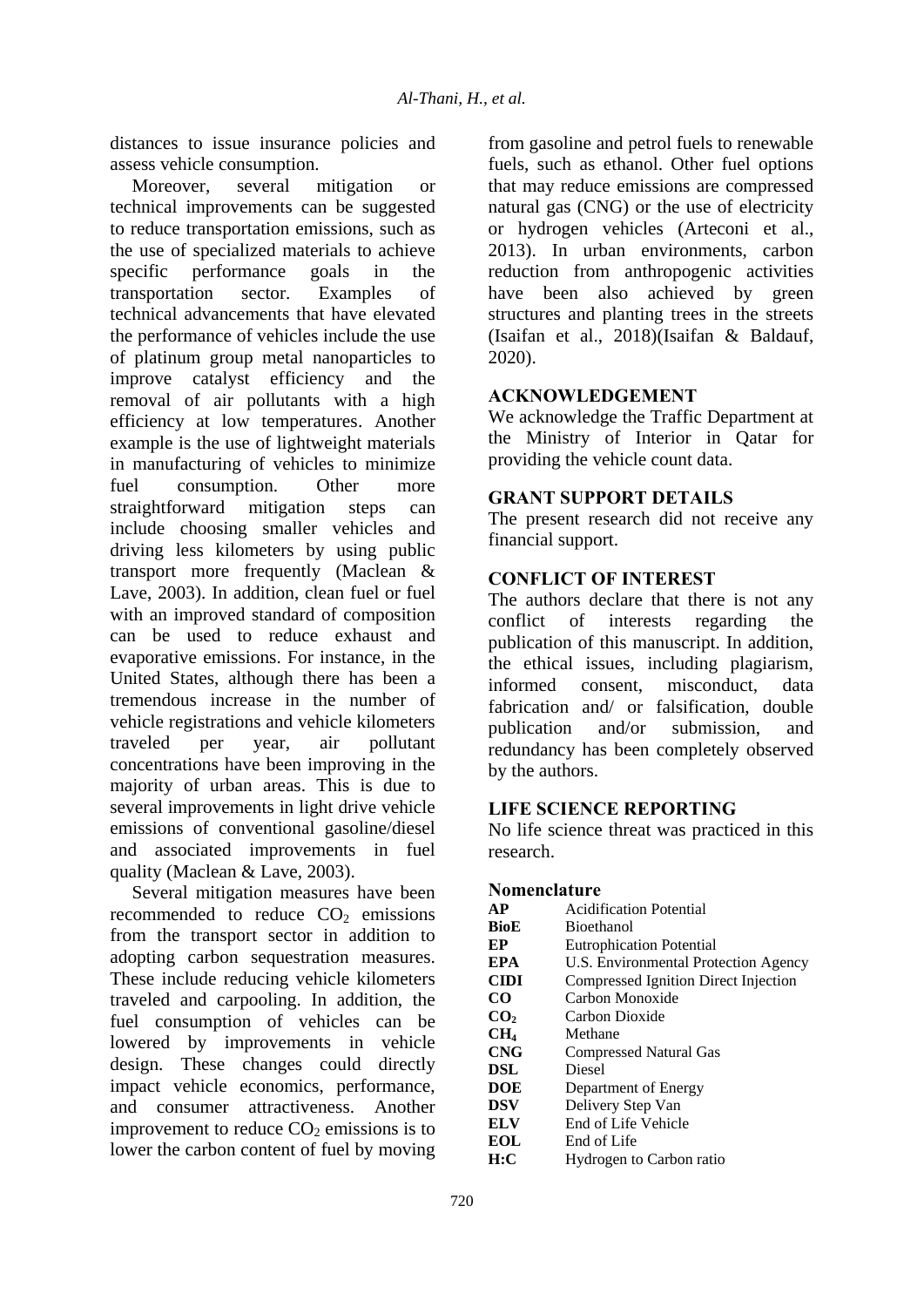| GHG             | Greenhouse gases                           |
|-----------------|--------------------------------------------|
| <b>GREET</b>    | Greenhouse gases, Regulated                |
|                 | Emissions, and Energy use in               |
|                 | Transportation                             |
| <b>GWP</b>      | Global Warming Potential                   |
| <b>ICE</b>      | <b>Internal Combustion Engine</b>          |
| IEA             | <b>International Energy Agency</b>         |
| <b>IPCC</b>     | Intergovernmental Panel on Climate         |
|                 | Change                                     |
| kt              | Kilo ton                                   |
| kWh/t           | kilowatt hour per ton                      |
| <b>LCA</b>      | Life Cycle Assessment                      |
| <b>LDV</b>      | <b>Light Duty Vehicle</b>                  |
| <b>LPG</b>      | Liquefied Petroleum Gas                    |
| <b>HDT</b>      | Heavy Duty Vehicle                         |
| <b>M/HDV</b>    | Medium/Heavy Duty Vehicle                  |
| <b>NMVOC</b>    | Non methane volatile organic carbon        |
| <b>MUV</b>      | Maintenance Utility Vehicle                |
| PET             | Petrol                                     |
| PM              | Particulate Matter                         |
| $PM_{2.5}$      | Particulate matter of diameter equal to    |
|                 | or less than $2.5 \mu m$                   |
| $PM_{10}$       | Particulate matter of diameter equal to    |
|                 | or less than 10 µm                         |
| PMT             | Passenger Miles Travelled                  |
| <b>POCP</b>     | <b>Photochemical Ozone Creation</b>        |
|                 | Potential                                  |
| NG              | Natural Gas                                |
| $N_2O$          | Nitrogen Oxide                             |
| $SO_{x}$        | Sulfur Oxides                              |
| SO <sub>2</sub> | <b>Sulfur Dioxide</b>                      |
| SS              | <b>Street Sweeper</b>                      |
| <b>TFT</b>      | Transport/Freight Truck                    |
| <b>TTW</b>      | Tank to Wheel                              |
| <b>UNFCC</b>    | <b>United Nations Framework Convention</b> |
|                 | on Climate Change                          |
| <b>VOC</b>      | Volatile organic compounds                 |
| <b>VKT</b>      | Vehicle kilometers travelled               |
| <b>VMT</b>      | Vehicles miles travelled                   |
| WH              | Waste Hauler                               |
| <b>WTP</b>      | Well to Pump                               |
| WTT             | Well to Tank                               |
| <b>WTW</b>      | Well to Wheels                             |

#### **REFERENCES**

Al-Thani, H., Koc, M. and Isaifan, R. J. (2018). A Review on the Direct Effect of Particulate Atmospheric Pollution on Materials and Its Mitigation for Sustainable Cities and Societies. Environ. Sci. Pollut. Res., 25(28); 27839–27857.

Al-Thani, H., Koç, M., Fountoukis, C. and Isaifan, R. J. (2020). Evaluation of Particulate Matter Emissions from Non-Passenger Diesel Vehicles in Qatar. J. Air Waste Manage. Assoc., 70(2); 228–42.

Al-Thani, H, Koc, M. and Isaifan, R. J. (2018). Investigations on Deposited Dust Fallout in Urban Doha : Characterization , Source Apportionment and Mitigation. Environ. Ecol. Res., 6(5); 493–506.

Ally, J. and Pryor, T. (2007). Life-Cycle Assessment of Diesel, Natural Gas and Hydrogen Fuel Cell Bus Transportation Systems. J. Power., 170; 401–11.

Almeida, A. and Sousa, N. (2019). Quest for Sustainability : Life-Cycle Emissions Assessment of Electric Vehicles Considering Newer Li-Ion Batteries. Sustainability., 11; 1–19.

Argonne National Laboratory. (2012). GREET Fleet:Carbon and Petroleum Footprint Calculator. 2012.

Armanuos, A., Negm, A., Hamid, A., and Tahan, M. (2016). Life Cycle Assessment of Diesel Fuel and Solar Pumps in Operation Stage for Rice Cultivation in Tanta , Nile Delta , Egypt. Procedia Technol., 22(October 2015); 478–85.

Arteconi, A., Brandoni, C., Evangelista, D. and Polonara, F. (2013). Life-Cycle Greenhouse Gas Analysis of LNG as a Heavy Vehicle Fuel in Europe. Appl. Energy., 87(6); 2005–13.

Bachmann, C., Chingcuanco, F., Maclean, H., Asce, M. and Roorda, M. (2015). Life-Cycle Assessment of Diesel-Electric Hybrid and Conventional Diesel Trucks Life-Cycle Assessment of Diesel-Electric Hybrid and Conventional Diesel Trucks for Deliveries. J. Transp. Eng., 141(October 2015); 1–8.

Bang, K., Manzo, S. and Bang, K. (2016). Integrating Life-Cycle Assessment into Transport Cost-Benefit Analysis Integrating Life-Cycle Assessment into Transport Cost-Benefit Analysis. Transp. Res. Procedia., 14; 273–82.

Budsberg, E. (2013). Life Cycle Assessment of Biofuels Produced from Short Rotation Woody Crops. University of Washington.

Chester, M. and Horvath, A. (2008). Environmental Life-Cycle Assessment of Passenger Transportation: A Detailed Methodology for Energy, Greenhouse Gas and Criteria Pollutant Inventories of Automobiles, Buses, Light. Rail, Heavy Rail and Air.

Chester, M. and Horvath, A. (2009). Environmental Assessment of Passenger Transportation Should Include Infrastructure and Supply Chains. Environ. Res. Lett., 4; 024008–024016.

Cooney, G. (2011). Life Cycle Assessment of Diesel and Electric Public Transportation Buses.

Cuellar, A. and Herzog, H. (2015). A Path Forward for Low Carbon Power from Biomass. Energies., 8; 1701–15.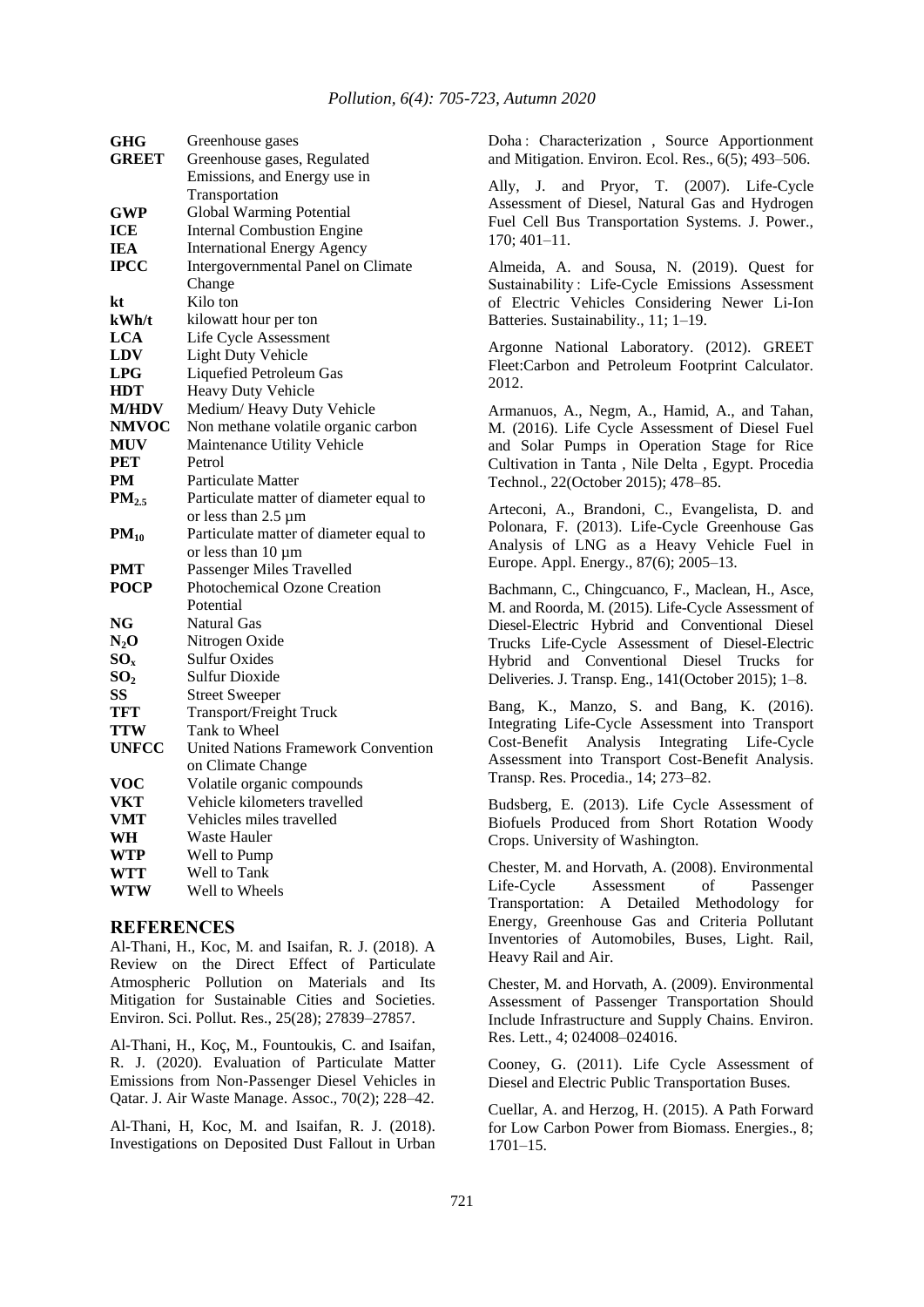Daniel, J. and Rosen, M. (2002). Exergetic Environmental Assessment of Life Cycle Emissions for Various Automobiles and Fuels. Exergy, an Int. J., 2; 283–94.

Earles, J. and Halog, A. (2011). Consequential Life Cycle Assessment : A Review. J. Life Cycle Assess., no. June; 445–53.

Economics Trading. (2019). Qatar-CO2 Emissions. 2019.

Edwards, R., Larivé, J-F., Beziat, J-C. (2011). Wellto-Wheels Analysis of Future Automotive Fuels and Powertrains in the European Context, Well-to-Tank Report.

Egusquiza, J., Braga, S. and Braga, C. (2009). Performance and Gaseous Emissions Characteristics of a Natural Gas/Diesel Dual Fuel Turbocharged and Aftercooled Engine. ABCM., 142–50.

Eriksson, M. and Ahlgren, S. (2013). LCAs of Petrol and Diesel: A Literature Review.

Evans, M., Kholod, N., Malyshev, V., Tretyakova, S., Gusev, E., Yu, S. and Barinov, A. (2015). Black Carbon Emissions from Russian Diesel Sources : Case Study of Murmansk Black Carbon Emissions from Russian Diesel Sources : Case Study Of. Atmos. Chem. Phys., 15(February 2016); 8349–59.

Frank, E., Pegallapati, A., Davis, R., Markham, J., Coleman, A., Jones, S., Wigmosta, M. and Zhu, Y. (2016). Life Cycle Analysis of Energy Use, Greenhouse Gas Emissions and Water Consumption in the 2016 MYPP Algal Biofule Scenarios.

Gode, J., Martinsson, F., Hagberg, L., Öman, A., Höglund, J., Palm, D. (2011). Estimated Emission Factors for Fuels, Electricity, Heat and Transportation in Sweden. Stockholm, Sweden.

Government of Canada. (2019). Canada's Black Carbon Inventory Report 2019. 2019.

Hischier, R. (2007). Disposal of Electronic and Electric Equipment; St-Gallen, Switzerland.

Hooftman, N., Oliveira, L., Messagie, M., Coosemans, T. and Mierlo, J. (2016). Environmental Analysis of Petrol, Diesel and Electric Passenger Cars in a Belgian Urban Setting. Energies., 9(2); 1–24.

IEA Clean Coal Center. (2012). Balck Carbon Emissions in India. 2012.

International Council of Chemical Associations. n.d. How to Know If and When It's Time to Commission a Life Cycle Assessment.

Isaifan, R. J., Al-Thani, H., Ayoub, M., Aissa, B. and Koc, M.. (2018). The Economic Value of Common Urban Trees in the State of Qatar from an Air Quality Control Perspective. J. Environ. Sci. Pollut. Res., 4(3); 285–88.

Isaifan, R. J. and Baldauf, R. W. (2020). Estimating Economic and Environmental Benefits of Urban Trees in Desert Regions. Front. Ecol. Evol., 8(February); 1–14.

Jungbluth, N., Chudacoff, M., Dauriat, A., Ninkel, F., Doka, G., Faist Emmenegger, M., Gnansounou, E., Spielmann, M., Stettler, C. and Stuuter, J. (2007). Life Cycle Inventories of Bioenergy. Dubendorf.

Kawamoto, R., Mochizuki, H., Moriguchi, Y. and Nakano, T. (2019). Estimation of CO 2 Emissions of Internal Combustion Engine Vehicle and Battery Electric Vehicle Using LCA.

Kumar, A. (2016). Natural Hazards of the Arabian Peninsula : Their Causes and Possible Natural Hazards of the Arabian Peninsula : Their Causes and Possible Remediation.

Lane, B. (2006). Life Cycle Assessment of Vehicle Fuels and Technologies.

Wang, M. (1999). GREET 1.5—Transportation Fuel Cycle Model, Vol. 2: Appendices of Data and Results, Argonne National Laboratory, Illinois.

Maclean, H. and Lave, L. (2003). Life Cycle Assessment of Automobile / Fuel Options. Environ. Sci. Technol., 37(23); 5445–52.

Marzouk, M., Abdelkader, E. and El-zayat, M. (2017). Assessing Environmental Impact Indicators in Road Construction Projects in Developing Countries. Sustainability., 9; 843.

Massachusetts Department of Environmental Protection Bureau. (2018). Massachusetts 2016 Diesel Particulate Matter Inventory.

McKee, M., Keulertz, M., Habibi, N., Mulligan, M. and Woertz, E. (2017). Demographic and Economic Material Factors in the MENA Region.

Merchan, A. (2017). Life Cycle Assessment of Freight Transport in Belgium Life Cycle Assessment of Freight Transport in Belgium. In BIVEC/GIBET Transp. Res. Days 2017., 1–18.

Messagie, M., Boureima, F., Coosemans, T., Macharis, C. and Mierlo, J. (2014). A Range-Based Vehicle Life Cycle Assessment Incorporating Variability in the Environmental Assessment of Different Vehicle Technologies and Fuels. Energies., 7; 1467–82.

Ministry of Development Planning and Statistics. (2015). Qatar's Fourth National Human Development Report Realising Qatar National Vision 2030: The Right to Development.